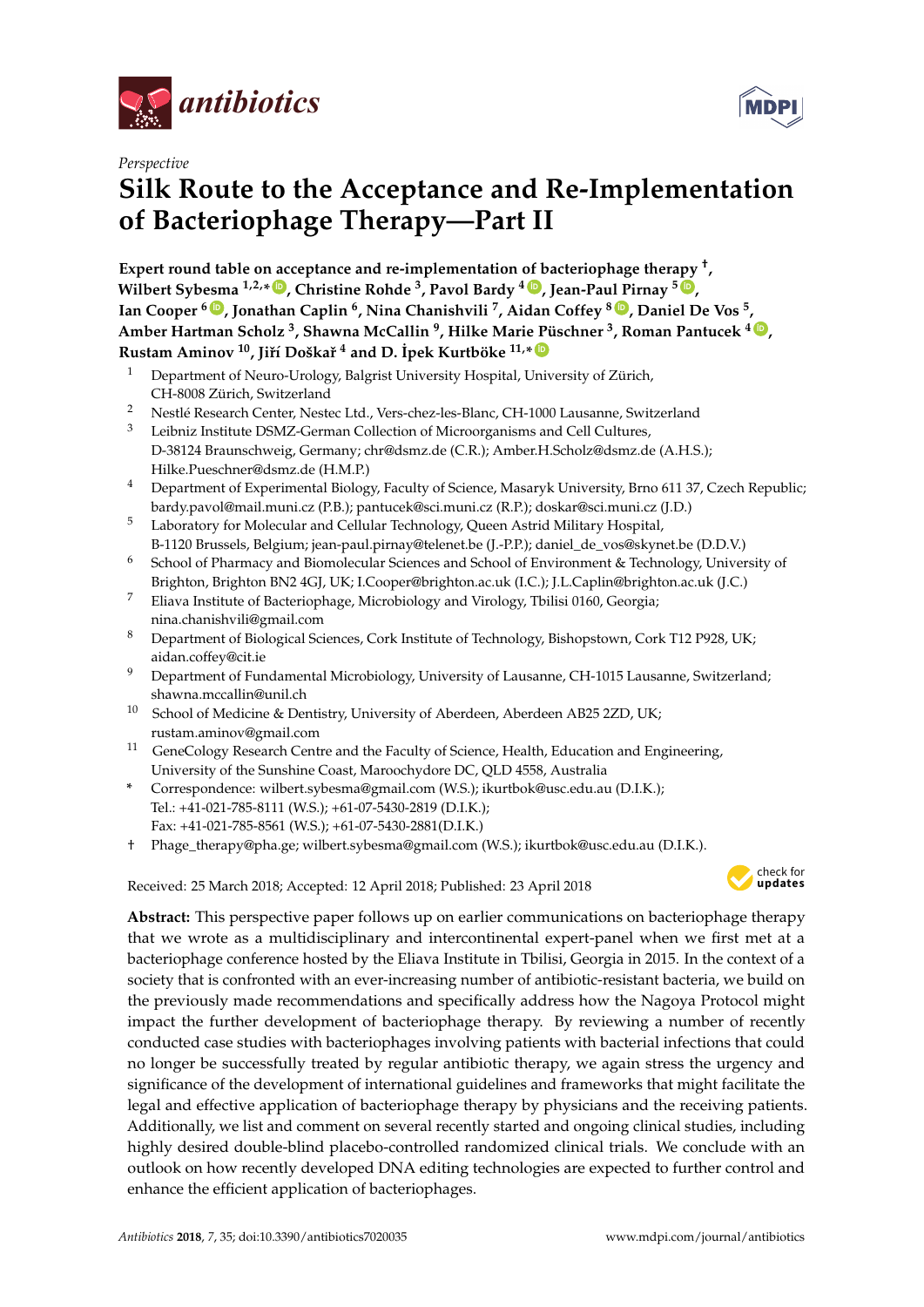#### **1. Introduction**

The history of antimicrobial drug discovery includes more than 15 classes of compounds that became a cornerstone in microbial infection control and management and have indisputably saved many lives [\[1\]](#page-20-0). Indeed, they have become one of the most successful forms of therapy in clinical medicine. This success, however, is compromised by the emergence and dissemination of antimicrobial resistance, in part due to the widespread (over)use of these compounds in clinical and veterinary medicine and agriculture, thus limiting the efficiency of antibiotics in the control and management of infectious diseases [\[2\]](#page-20-1). The extent of the antimicrobial resistance problem in terms of increased morbidity and mortality rates, as well as elevated healthcare costs, has been brought to the public's attention by several national and international health protection agencies, including the Centers for Disease Control and Prevention (CDC), the World Health Organization (WHO), and the European Medicines Agency (EMA) [\[3](#page-20-2)[–5\]](#page-20-3). More specifically, WHO resolution 68.7.3 invites international, regional, and national partners to implement the necessary actions in order to contribute to the accomplishment of the five objectives of the global action plan on antimicrobial resistance. If no immediate action is taken, the estimated death toll due to antimicrobial resistance will reach the millions by the year 2050, the cost to the global economy is expected to rise to \$100 trillion, and the number of people living in extreme poverty is expected to increase [\[6\]](#page-20-4).

In view of this alarming situation, we published a first opinion paper as a multidisciplinary expert group on the acceptance and re-implementation of bacteriophage therapy in 2016 [\[7\]](#page-20-5). In this present perspective paper, we briefly evaluate the status of the previously-made recommendations for bacteriophage therapy over the short term. In addition, we comment on the consequence of the Nagoya Protocol for bacteriophage therapy and then provide an overview on how limitations of the traditional application of bacteriophage therapy could be overcome by the use of Clustered Regularly Interspaced Short Palindromic Repeats/CRISPR associated systems (CRISPR/Cas) gene-edited bacteriophages in the near future.

### *1.1. Factors Impacting the Broad-Scale Application of the Bacteriophages*

Four issues have been identified that are limiting, or even preventing, the application of the bacteriophage therapy in the Western World in the 21st century [\[7\]](#page-20-5): (1) Quality and quantity of previously conducted study designs, (2) bacteriophage-cocktail production, composition, and application methods in the context of the current legal framework, (3) Lack of awareness among (para-) medical staff and the general public about the potential use of bacteriophage therapy, and (4) Limitations in intellectual property protection for bacteriophage therapeutic applications.

## 1.1.1. Quality and Quantity of Previously Conducted Study Set-Ups

Bacteriophage therapy has been used for more than 100 years, mainly in Eastern Europe. However, the number of double-blind, placebo-controlled, randomized clinical trials in different fields of medical applications have been limited. Furthermore, they fall far from providing statistically-relevant conclusions about the efficacy of bacteriophage therapy. As a consequence, health authorities and medical professionals in the Western World have been hesitant to proceed with the bacteriophage therapy. Table [1](#page-8-0) provides an overview of recently concluded, or currently running clinical studies with bacteriophages with excerpts from [https://clinicaltrials.gov/.](https://clinicaltrials.gov/) Notwithstanding the increase in conducted trial numbers, the number of fully-completed and well-documented trials still remains too low to draw substantial conclusions for the diverse range of medical applications where bacteriophage therapy might be implemented. Of the completed trials, several factors have hampered their ability to conclude on the potential efficacy of phage therapy.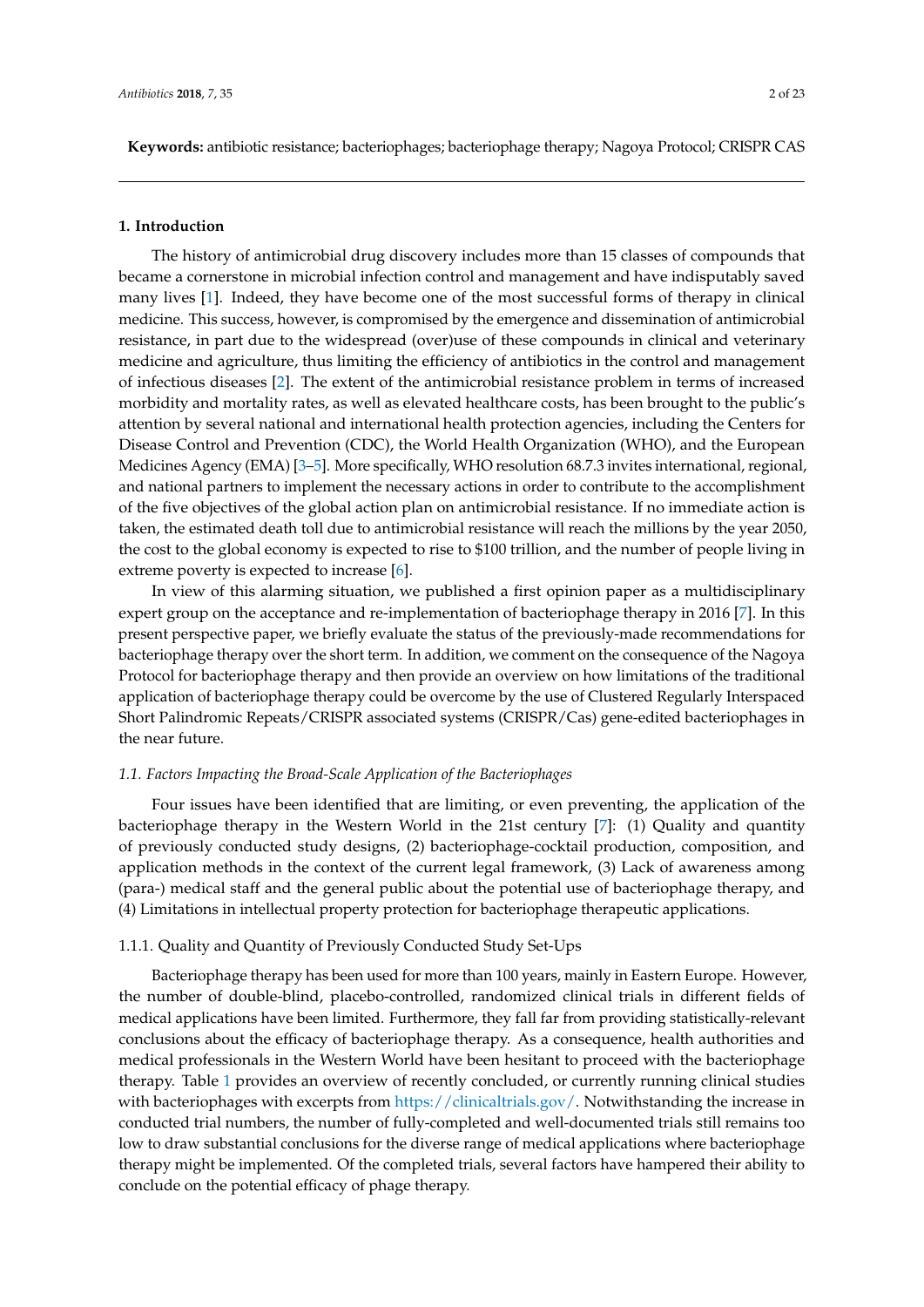Small patient cohorts and the failure to recruit enough patients have severely limited the conclusions that can be drawn from modern bacteriophage trials. For instance, the recently completed Phagoburn trial, which represented a public investment of 3.85 million euro, enrolled a total of only 27 patients between 11 centers [\[8,](#page-20-6)[9\]](#page-20-7). This was far from the pre-calculated 220 patients needed to provide statistically significant results for the study. Reasons cited for the low number of participants were restrictive patient inclusion criteria, a lower incidence of burn wound infections than in previous years, and a shorter recruitment period due to regulatory constraints. Patient enrollment was limited to mono-species infections at the request of the ethical committee, which does not represent the clinical reality of burn-wound infections, and resulted in few eligible patients for the trial. Another trial using bacteriophage for the treatment of pediatric *Escherichia coli* diarrhea also did not reach their estimated patient numbers, because of early trial termination [\[10\]](#page-20-8). An in-depth failure analysis of this study revealed that *Streptococcus* sp. may have been a better clinical target than as initially anticipated, *E. coli*.

These two studies, which represent the largest in recent history, highlight several lessons to be learned for future bacteriophage therapy investigations. In addition to individual patient safety, ethical committees should also consider the overarching purpose of clinical trials to produce significant and generalizable results when reviewing clinical trial protocols; the inability to do so is both a detriment to the well-being of society and a waste of trial-eligible patients. Priority should be given to infections with established pathogens, and the test product should reflect the clinical reality to cover indicated pathogens. There is no clinical evidence to suggest a safety concern for targeting multiple pathogens with broad spectrum bacteriophage products, as supported by several recent clinical trials (Table [1\)](#page-8-0), the Polish experience, and the long-standing safe indication for commercial polyvalent bacteriophage cocktails in Russia and Georgia [\[11](#page-20-9)[–13\]](#page-20-10). Preliminary data from an ongoing trial on patients suffering from urinary tract infections treated with a broad-spectrum bacteriophage cocktail in Georgia will further assuage safety concerns [\[14\]](#page-20-11). Furthermore, in this Randomized Clinical Trials (RCT), one of the inclusion criteria requires the in vitro sensitivity of the identified pathogen(s) to the bacteriophage present in the cocktail, thereby acknowledging the very specific bacteriophage-bacterial host interaction. In order to continuously enhance the spectrum of the cocktail during the study, resistant strains are used for adaptation of Pyo bacteriophage cocktail [\[15\]](#page-20-12).

Given the time and financial investment required for clinical trials, it might be prudent to exploit information from smaller-scale clinical investigations, as well as the ongoing practice of bacteriophage therapy in Eastern countries. Valuable knowledge to understanding bacteriophage therapy has already been generated by The Polish bacteriophage Therapy Unit at the Hirszfeld Institute, a nonprofit entity, that has accumulated data from years of individual patient reports [\[16\]](#page-20-13). Good insights can certainly be derived from the several case reports that have provided more in-depth analysis of clinical samples and clinical parameters, even compared to some of the more formal clinical trials. Furthermore, bacteriophage therapy has been approved under emergency treatment schemes in the USA, Australia, France, and Belgium. Table [2](#page-11-0) summarizes a collection of recently reported case studies. A thorough and objective assessment on the cost and benefits of bacteriophage production and therapy applications in Russia, Georgia, and Poland, including production protocols, safety, and efficacy, would reveal underlying strategies developed from decades of empirical bacteriophage use. Proper reporting should be a priority for all uses of clinical bacteriophage therapy, whether it be formal trials or case reports [\[12\]](#page-20-14).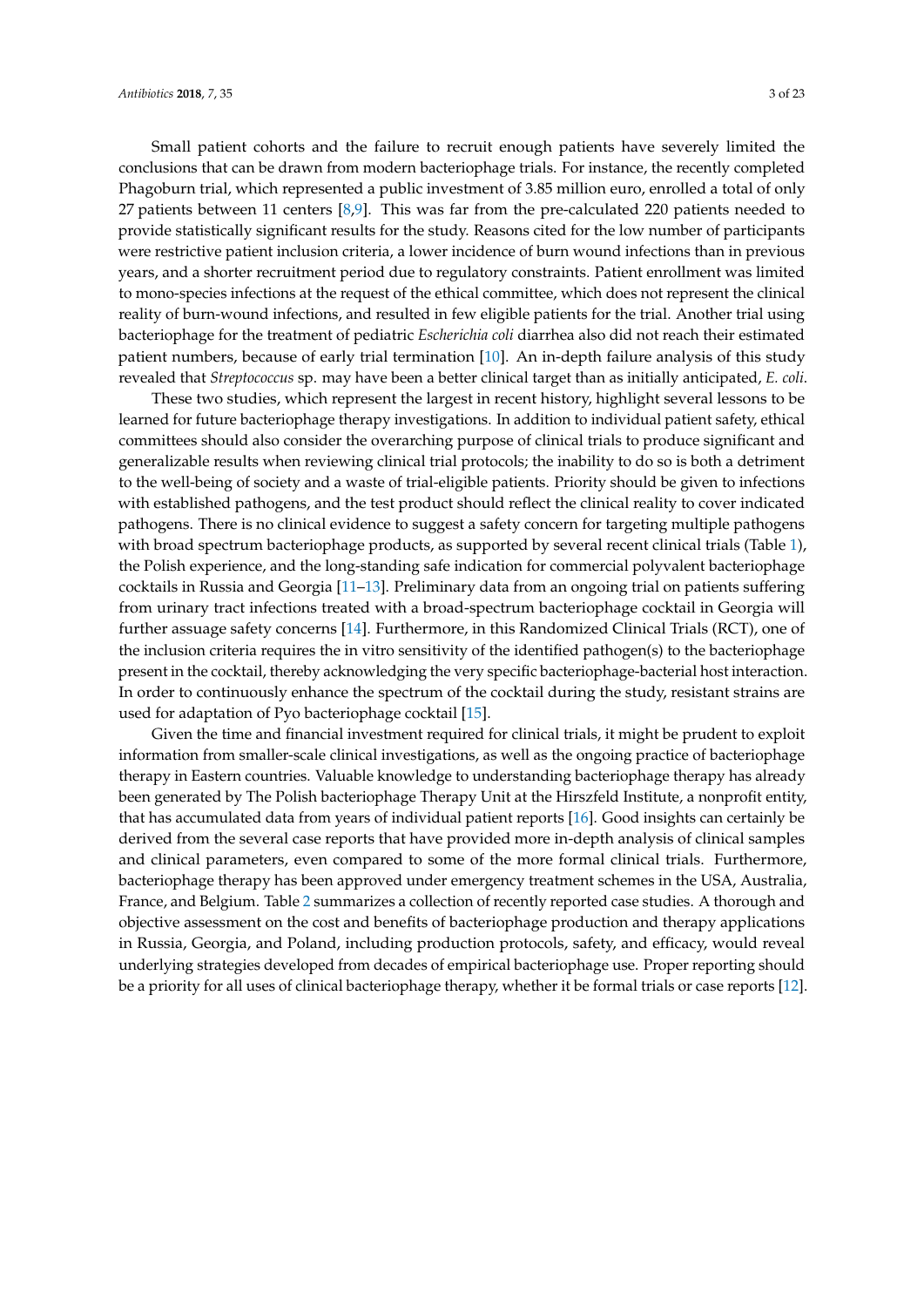# **Table 1.** Overview of bacteriophage therapy clinical studies.

| Name of Study and<br>Organizations Running the Study                                                                                                                                                                                                                                                                                                                                                                                                                   | Target Organism(s)                                                                               | <b>Description and Objectives</b>                                                                                                                                                                                                                                                                                                                                                                                                                                                                                                                                                                                           | <b>Outcome Measures</b>                                                                                                                                                                                                                                                                                                                                                                                                                                                                                                                          | <b>Additional Comments</b>                                                                                                                                                                                                                                                                                                              | Clinical Trials.gov<br>Identifier/<br>Reference |
|------------------------------------------------------------------------------------------------------------------------------------------------------------------------------------------------------------------------------------------------------------------------------------------------------------------------------------------------------------------------------------------------------------------------------------------------------------------------|--------------------------------------------------------------------------------------------------|-----------------------------------------------------------------------------------------------------------------------------------------------------------------------------------------------------------------------------------------------------------------------------------------------------------------------------------------------------------------------------------------------------------------------------------------------------------------------------------------------------------------------------------------------------------------------------------------------------------------------------|--------------------------------------------------------------------------------------------------------------------------------------------------------------------------------------------------------------------------------------------------------------------------------------------------------------------------------------------------------------------------------------------------------------------------------------------------------------------------------------------------------------------------------------------------|-----------------------------------------------------------------------------------------------------------------------------------------------------------------------------------------------------------------------------------------------------------------------------------------------------------------------------------------|-------------------------------------------------|
| Bacteriophages for treating urinary<br>tract infections in patients<br>undergoing transurethral resection<br>of the prostate: a randomized,<br>placebo-controlled, double-blind<br>clinical trial.<br>Tzulukidze National Center of<br>Urology, Tbilisi, Georgia; Eliava<br>Institute of Bacteriophages,<br>Microbiology, and Virology in<br>Tbilisi, Georgia; Balgrist University<br>Hospital, Zürich, Switzerland<br>The study is run in The Republic of<br>Georgia. | Enterococcus spp.,<br>Streptococcus spp.,<br>Escherichia coli,<br>Proteus spp.,<br>P. aeruginosa | Randomized placebo-controlled<br>double-blind clinical trial: Patients<br>planned for transurethral resection of<br>the prostate are screened for UTIs<br>and enrolled if eligible<br>microorganisms in urine culture are<br>$>10^4$ cfu/mL.<br>Patients are randomized in a<br>double-blind fashion to the three<br>study treatment arms of 27 people,<br>each in a 1:1:1 ratio to receive either:<br>(a) bacteriophage (b) placebo<br>solution, or (c) antibiotic treatment<br>according to the antibiotic sensitivity<br>pattern.                                                                                        | Primary: Success of intravesical<br>treatment, defined as normalization of<br>urine culture (no evidence of bacteria,<br>i.e., $\langle 10^4 \text{ colony forming units/mL} \rangle$ after<br>7 days of treatment.<br>Secondary: Adverse events, in<br>categorization according to the National<br>Cancer Institute Common Terminology<br>Criteria for Adverse Events (CTCAE)<br>version four in grade one to five.<br>Tertiary: Changes in bladder and pain<br>diary assessment of number of voids,<br>number of leakages, post void residual. | The study uses the<br>commercially available<br>Pyo-bacteriophage<br>cocktail as produced by<br>The Eliava institute in<br>Tbilisi. 81 patients are<br>involved.<br>The Pyo-bacteriophage<br>cocktail is subjected to<br>continuous adaptation<br>during the study.<br>The study started in 2016,<br>and is expected to end in<br>2018. | NCT03140085 [14]                                |
| PHAGOPIED - Standard treatment<br>associated with bacteriophage<br>therapy vs. placebo for diabetic<br>foot ulcers infected by<br>Staphylococcus aureus.<br>The study is run by the Centre<br>Hospitalier Universitaire de Nīmes,<br>France, with collaboration with<br>Pherecydes Pharma, Romainville,<br>France.                                                                                                                                                     | Staphylococcus aureus,<br>MSSA and MRSA                                                          | This project utilizes<br>anti-Staphylococcus bacteriophages,<br>delivered topically, vs. a placebo<br>control.<br>The study uses random allocations in<br>a parallel assignment intervention<br>design.<br>The main objective of this study is to<br>compare the efficacy of standard<br>treatment associated with a topical<br>anti-staphylococcal bacteriophage<br>cocktail versus standard treatment<br>plus placebo for diabetic foot ulcers<br>mono-infected by<br>methicillin-resistant or susceptible S.<br>aureus (MRSA or MSSA) as measured<br>by the relative reduction in wound<br>surface area (%) at 12 weeks. | Primary: The relative reduction in<br>wound surface area over 12 weeks.<br>Secondary: Safety effects, local side<br>effects (rash onset or worsening of local<br>inflammatory signs) and general<br>symptoms (vital signs, fever, rash,<br>arthralgia, gastrointestinal symptoms).                                                                                                                                                                                                                                                               | First posted online in 2016.<br>This study is not yet<br>recruiting, but 60 patients<br>are expected to join.                                                                                                                                                                                                                           | NCT02664740                                     |
| MUCOPHAGES - Bacteriophage<br>effects on Pseudomonas aeruginosa.<br>The study is run by the University<br>Hospital Montpellier, France.                                                                                                                                                                                                                                                                                                                                | Pseudomonas aeruginosa                                                                           | The study is designed to evaluate the<br>efficacy of bacteriophages on P.<br>aeruginosa isolates recovered from<br>sputum.                                                                                                                                                                                                                                                                                                                                                                                                                                                                                                  | The study utilizes a suspension of ten<br>bacteriophages. These are tested against<br>isolates recovered from cystic fibrosis<br>patients, to determine their ability to<br>infect these strains.                                                                                                                                                                                                                                                                                                                                                | Completed in 2012.<br>No results posted online.                                                                                                                                                                                                                                                                                         | NCT01818206 [17]                                |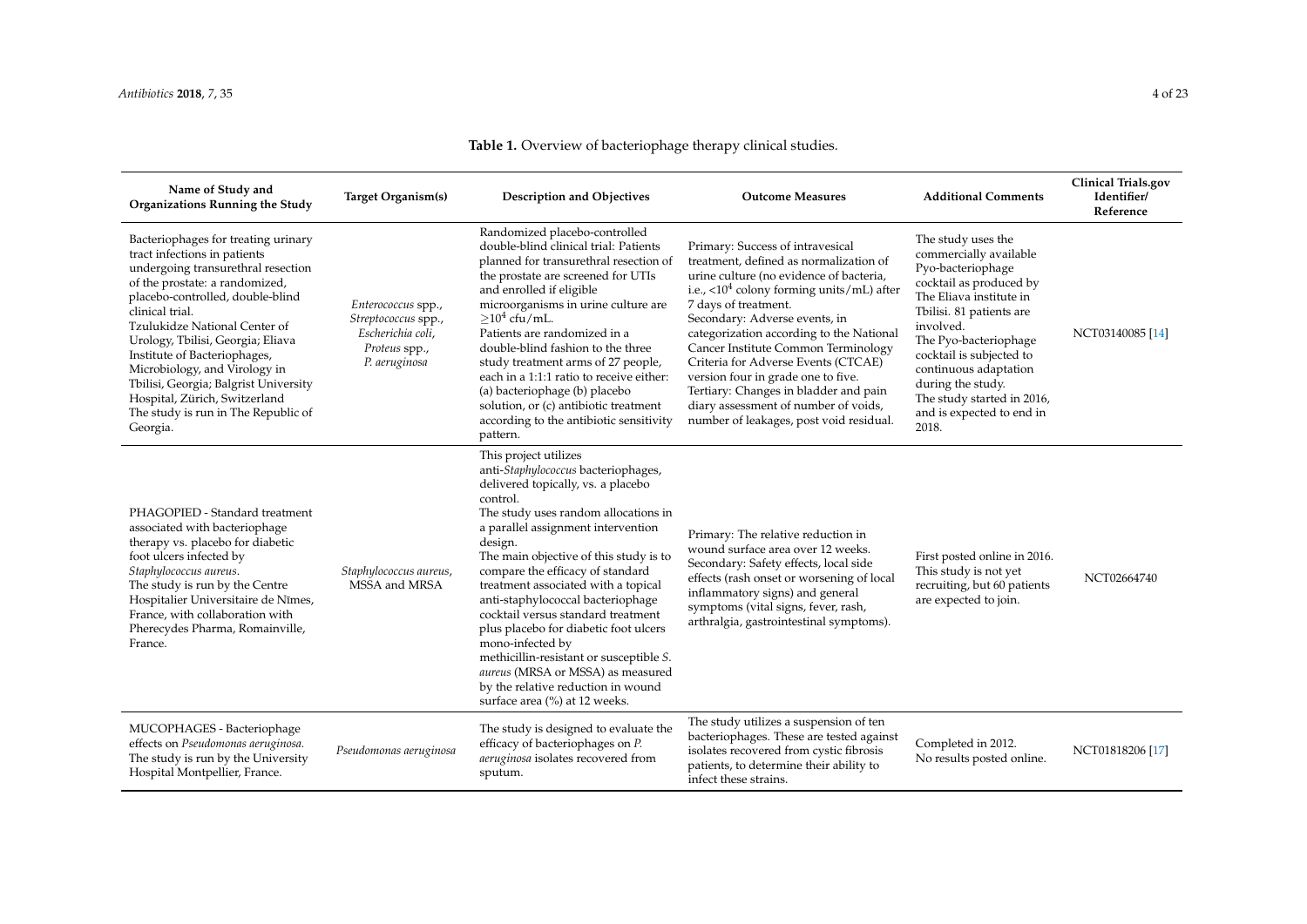| Name of Study and<br><b>Organizations Running the Study</b>                                                                                                                                                                                                                                      | Target Organism(s)                                                                                                                                                                                                        | <b>Description and Objectives</b>                                                                                                                                                                                                                                                                                                                                                                                                                                                                                                               | <b>Outcome Measures</b>                                                                                                                                                                                                                                                                                                                                                                                                                                                                                                                                                                                                                                                                                                                                                                                                                                                                                                                                                                                         | <b>Additional Comments</b>                                                                                                                                                                                                                                                                                                                                                                                                                                                                                                                                                    | <b>Clinical Trials.gov</b><br>Identifier/<br>Reference |
|--------------------------------------------------------------------------------------------------------------------------------------------------------------------------------------------------------------------------------------------------------------------------------------------------|---------------------------------------------------------------------------------------------------------------------------------------------------------------------------------------------------------------------------|-------------------------------------------------------------------------------------------------------------------------------------------------------------------------------------------------------------------------------------------------------------------------------------------------------------------------------------------------------------------------------------------------------------------------------------------------------------------------------------------------------------------------------------------------|-----------------------------------------------------------------------------------------------------------------------------------------------------------------------------------------------------------------------------------------------------------------------------------------------------------------------------------------------------------------------------------------------------------------------------------------------------------------------------------------------------------------------------------------------------------------------------------------------------------------------------------------------------------------------------------------------------------------------------------------------------------------------------------------------------------------------------------------------------------------------------------------------------------------------------------------------------------------------------------------------------------------|-------------------------------------------------------------------------------------------------------------------------------------------------------------------------------------------------------------------------------------------------------------------------------------------------------------------------------------------------------------------------------------------------------------------------------------------------------------------------------------------------------------------------------------------------------------------------------|--------------------------------------------------------|
| Experimental bacteriophage<br>therapy of bacterial infections.<br>The study is led by the Polish<br>Academy of Sciences.                                                                                                                                                                         | Staphylococcus,<br>Enterococcus, Pseudomonas,<br>Escherichia, Klebsiella,<br>Proteus, Citrobacter,<br>Acinetobacter, Serratia,<br>Morganella, Shigella,<br>Salmonella, Enterobacter,<br>Stenotrophomonas,<br>Burkholderia | The study uses suspensions of lytic<br>bacteriophages active against clinical<br>isolates of the test species.<br>The program determines to use<br>bacteriophage treatment in a<br>therapeutic role where no other<br>viable treatment is available.<br>For each patient only, specific<br>formulations of single bacteriophage<br>or a bacteriophage mixture that are<br>active against the pathogenic<br>bacterial strain or strains isolated<br>from the patient are used for the<br>treatment (oral, rectal and/or topical<br>application). | The principle focus of the work is to use<br>bacteriophage suspensions to treat the<br>following conditions: bone, upper<br>respiratory, genital and urinary tract<br>infections, as well as post-operative<br>non-healing wounds where antibiotic<br>treatment has not produced positive<br>results.                                                                                                                                                                                                                                                                                                                                                                                                                                                                                                                                                                                                                                                                                                           | Start: 2005. Current status<br>unknown. Last update<br>posted in 2013.<br>Number of persons<br>involved has not been<br>stated.                                                                                                                                                                                                                                                                                                                                                                                                                                               | NCT00945087 [11]                                       |
| PhagoBurn. Phase I/II Clinical<br>Trial.<br>This Project is a European Research<br>& Development (R&D) Project<br>Funded by the European<br>Commission Under the 7th<br>Framework Program for Research<br>and Development Involving seven<br>Clinical Sites in France, Belgium &<br>Switzerland. | Escherichia coli &<br>Pseudomonas aeruginosa                                                                                                                                                                              | Evaluation of bacteriophage therapy<br>for the treatment of Escherichia coli<br>and Pseudomonas aeruginosa wound<br>infections in burned patients<br>A randomized, parallel assignment<br>study assessing tolerance and efficacy<br>of local bacteriophage treatment of<br>wound infections due to E. coli or Ps.<br>aeruginosa in burned patients.                                                                                                                                                                                             | This study tests the efficacy of E. coli and<br>Ps. aeruginosa bacteriophage cocktails<br>against silver sulfadiazine to treat wound<br>infections by those bacterial species.<br>Primary: Time necessary for a persistent<br>bacteria reduction of two modes or<br>persistent bacteria eradication relative to<br>D0 adjusted on antibiotic treatment<br>(active on targeted strain) introduced<br>between D1 to D7.<br>Secondary: Assessment of tolerance of<br>treatment over 21 days. Adverse events<br>frequencies will be assessed in each<br>treatment arm. bacteriophage therapy<br>safety profile will be compared to safety<br>profile of standard of care.<br>Incidence and delay of infection<br>reduction with different bacterial species<br>from the targets over a period of<br>seven days.<br>Number of sites cured: The number of<br>infected burns or infected wounds<br>getting a clinical improvement will be<br>described and compared between<br>treatment group over a period of 7 day. | Launched in 2013 and<br>achieved in 2017,<br>PhagoBurn was the world<br>first prospective<br>multicentric, randomized,<br>single-blind and<br>controlled clinical trial of<br>bacteriophage therapy<br>ever performed according<br>to both Good<br>Manufacturing (GMP)<br>and Good Clinical<br>Practices (GCP).<br>Only 27 patients between<br>11 centers were included,<br>which is far from the<br>pre-calculated<br>220 patients needed to<br>provide statistically<br>significant results for the<br>study. See main text for<br>more information and<br>lessons learned. | NCT02116010 [8,9]                                      |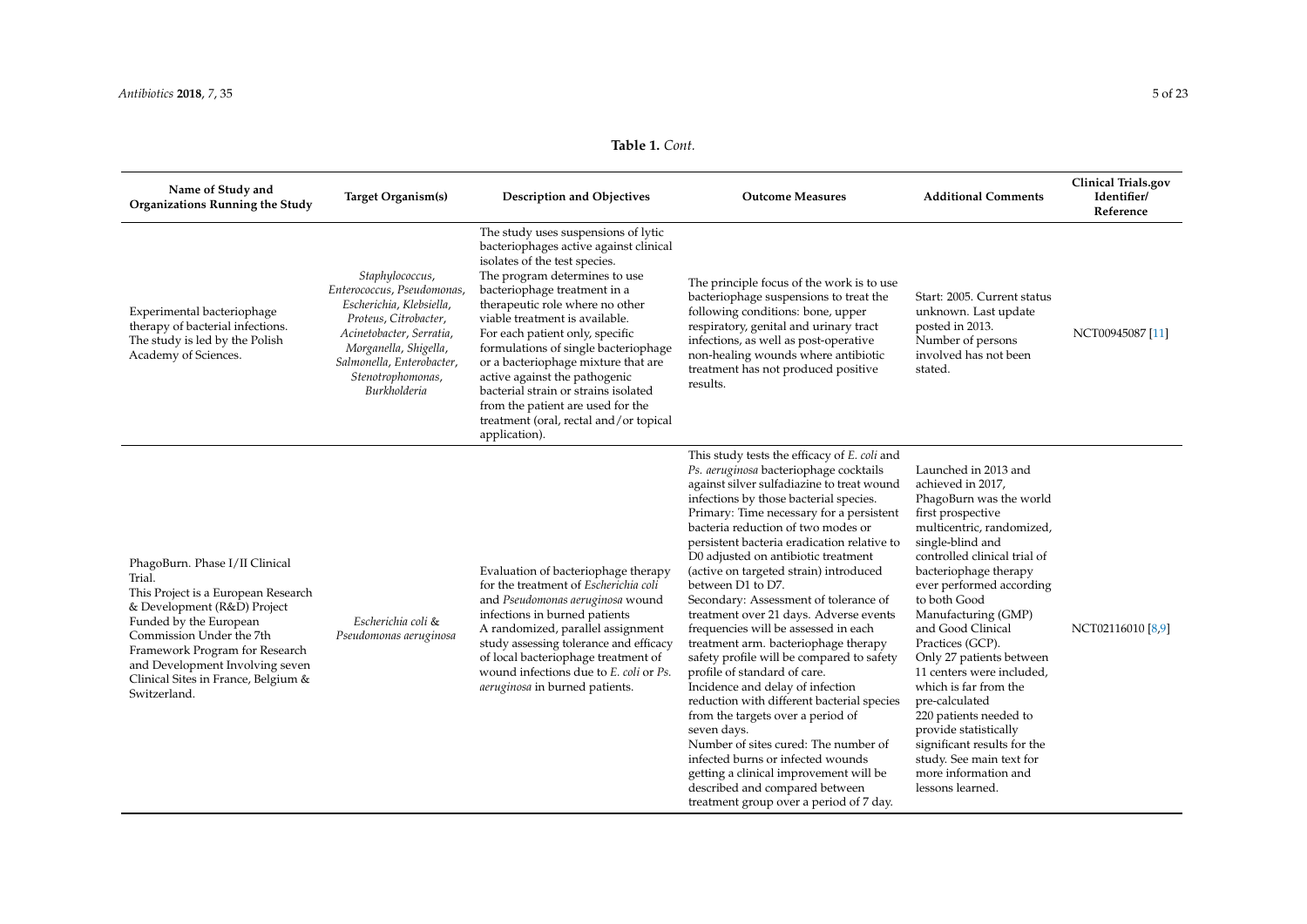| Name of Study and<br>Organizations Running the Study                                                                                                                                                                                              | Target Organism(s)                      | <b>Description and Objectives</b>                                                                                                                                                                                                                                                                                                                                                                                                                           | <b>Outcome Measures</b>                                                                                                                                                                                                                                                                                                                                                                                                                                                                    | <b>Additional Comments</b>                                                                                                                                                                                                                                                                                                                                   | <b>Clinical Trials.gov</b><br>Identifier/<br>Reference |
|---------------------------------------------------------------------------------------------------------------------------------------------------------------------------------------------------------------------------------------------------|-----------------------------------------|-------------------------------------------------------------------------------------------------------------------------------------------------------------------------------------------------------------------------------------------------------------------------------------------------------------------------------------------------------------------------------------------------------------------------------------------------------------|--------------------------------------------------------------------------------------------------------------------------------------------------------------------------------------------------------------------------------------------------------------------------------------------------------------------------------------------------------------------------------------------------------------------------------------------------------------------------------------------|--------------------------------------------------------------------------------------------------------------------------------------------------------------------------------------------------------------------------------------------------------------------------------------------------------------------------------------------------------------|--------------------------------------------------------|
| Antibacterial treatment against<br>diarrhea in oral rehydration<br>solution.<br>The study was run by Nestlé,<br>Switzerland in collaboration with<br>Dhaka Hospital of the International<br>Centre for Diarrheal Disease<br>Research, Bangladesh. | Escherichia, coli<br>(T4 bacteriophage) | This randomized double-blind,<br>placebo-controlled trial aims to<br>demonstrate the potentials of a new<br>form of therapy for childhood<br>diarrhea, by measuring the effect of<br>oral administered E. coli<br>bacteriophage in children aged<br>4-60 months of age with proven<br>ETEC and EPEC diarrha.                                                                                                                                                | Primary outcome measures: Assessment<br>of safety, tolerability and efficacy (reduce<br>severity of diarrhea assessed by reduced<br>stool volume and stool frequency) of oral<br>administration of T4 bacteriophages in<br>young children with diarrhea due to<br>ETEC and/or EPEC infections. Time<br>frame: five days.<br>Secondary outcome measures: Clinical<br>assessment, blood tests, morbidity,<br>duration of hospitalization. Time frame:<br>five days.                          | First posted online 2009;<br>study ended in 2013.<br>Oral coliphages showed a<br>safe gut transit in children,<br>but failed to achieve<br>intestinal amplification<br>and to improve diarrhea<br>outcome, possibly due to<br>insufficient bacteriophage<br>coverage and too low E.<br>coli pathogen titers<br>requiring higher oral<br>bacteriophage doses. | NCT00937274 [10]                                       |
| Existence in the human digestive<br>flora of bacteriophages able to<br>prevent the acquisition of<br>multiresistant Enterobacteria<br>(PHAGO-BMR).<br>The study is led by Assistance<br>Publique-Hôpitaux de Paris,<br>France.                    | MDR-Enterobacteria                      | The study plans to recruit 460 people<br>hospitalized in intensive care unit<br>(resuscitation). The choice of this unit<br>is linked to the fact that the<br>monitoring of resistant bacteria is<br>carried out regularly during the<br>hospitalization. On stool samples<br>collected at separate times of the stay<br>(admission and then during the stay),<br>the scientists look for 2 types of<br>bacteria and viruses capable of<br>destroying them. | Primary: Presence or absence of<br>bacteriophages capable of lysing<br>circulating Ec-ESBL/EPC or<br>Kp-ESBE/EPC in resuscitation units in<br>non-carriers having acquired carriers E.<br>coli or K. pneumoniae producing ESBL or<br>carbapenemases.<br>Secondary: Presence or absence of<br>bacteriophages in patients identified as<br>carriers of Ec-ESBL/EPC or<br>Kp-ESBL/EPC at entry to resuscitation<br>(control population).<br>Isolated bacteriophages will be<br>characterized. | First posted online in 2017.<br>The study is not yet<br>recruiting.                                                                                                                                                                                                                                                                                          | NCT03231267                                            |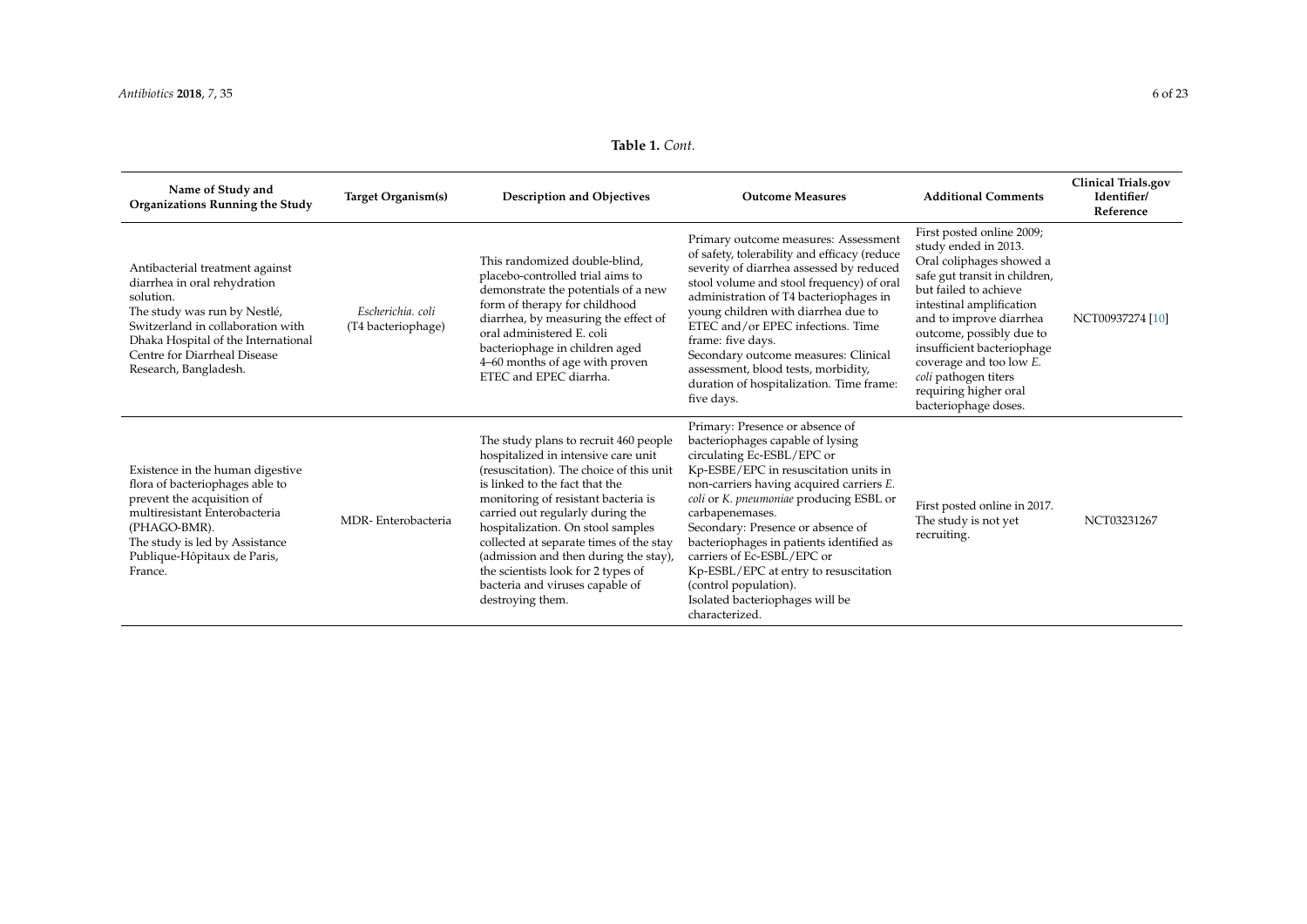| Name of Study and<br>Organizations Running the Study                                                                                                                             | Target Organism(s)        | <b>Description and Objectives</b>                                                                                                                                                                                                                                                                                                                                                                                               | <b>Outcome Measures</b>                                                                                                                                                                                                                                                                                                                                                                                                                                                                                                                                                                                                                                                                                                                                                                                                                                                     | <b>Additional Comments</b>                                                                                                                                                                   | <b>Clinical Trials.gov</b><br>Identifier/<br>Reference |
|----------------------------------------------------------------------------------------------------------------------------------------------------------------------------------|---------------------------|---------------------------------------------------------------------------------------------------------------------------------------------------------------------------------------------------------------------------------------------------------------------------------------------------------------------------------------------------------------------------------------------------------------------------------|-----------------------------------------------------------------------------------------------------------------------------------------------------------------------------------------------------------------------------------------------------------------------------------------------------------------------------------------------------------------------------------------------------------------------------------------------------------------------------------------------------------------------------------------------------------------------------------------------------------------------------------------------------------------------------------------------------------------------------------------------------------------------------------------------------------------------------------------------------------------------------|----------------------------------------------------------------------------------------------------------------------------------------------------------------------------------------------|--------------------------------------------------------|
| METAKIDS Phages dynamics and<br>influences during human gut<br>microbiome establishment.                                                                                         | Enteric microbial species | This project relies on the ability of<br>Meta3C, a technique developed to<br>identify the bacterial host genomes of<br>the different bacteriophages the<br>investigators will detect thanks to the<br>physical collision these molecules<br>experience. Given the role that<br>human gut bacteriophages may play<br>in shaping the development of host<br>microbiomes, their potential for<br>application is of great interest. | Primary outcome measures: Genomic<br>reconstruction and characterization of<br>the different genomes (phages, bacteria,<br>yeast) present in the human gut during<br>the three first years of life. These<br>outcomes will provide a large catalog of<br>DNA sequences.<br>Characterization of the variation of the<br>different species present in human gut<br>during the three first years of life and<br>characterization of<br>bacteriophages-bacteria interactions.<br>This outcome will provide access to the<br>dynamics of the different species present<br>during this period and possibility to<br>correlate them with environmental<br>variation (dietary, age).<br>Secondary: Characterization of<br>bacteriophages and bacteria variations in<br>response to environmental perturbations<br>during infant gut development. Time<br>frame: two to three weeks. | First posted online in<br>2017; the study is<br>currently recruiting.<br>Estimated enrollment is<br>20 persons.                                                                              | NCT03296631                                            |
| Evaluate bacteriophage as a useful<br>immunogen in patients with<br>primary immune deficiency<br>diseases (PIDD)<br>The study is run by the University<br>of South Florida, USA. | Escherihia, coli          | This protocol is designed to ascertain<br>whether the bacteriophage 0X174<br>neoantigen is safe and effective as an<br>antigen used in the evaluation of<br>primary and secondary immune<br>responses. Bacteriophage 0X174 is<br>given intravenously two billion<br>PFU/Kg of body weight; small blood<br>specimens of 3–5 mL (about<br>1 teaspoon) are collected after 15 min,<br>7 days, 14 days, and 28 days.                | Primary Outcome Measures: Evidence of<br>capacity of switch from IgM to IgG<br>during 12 weeks of trial.<br>Blood samples are obtained after each<br>immunization of bacteriophages.                                                                                                                                                                                                                                                                                                                                                                                                                                                                                                                                                                                                                                                                                        | Current status unknown.<br>First posted online in 2012.<br>Last update 2012.<br>All patients receive two<br>doses of bacteriophages.<br>Selected patients may<br>receive a tertiary vaccine. | NCT01617122                                            |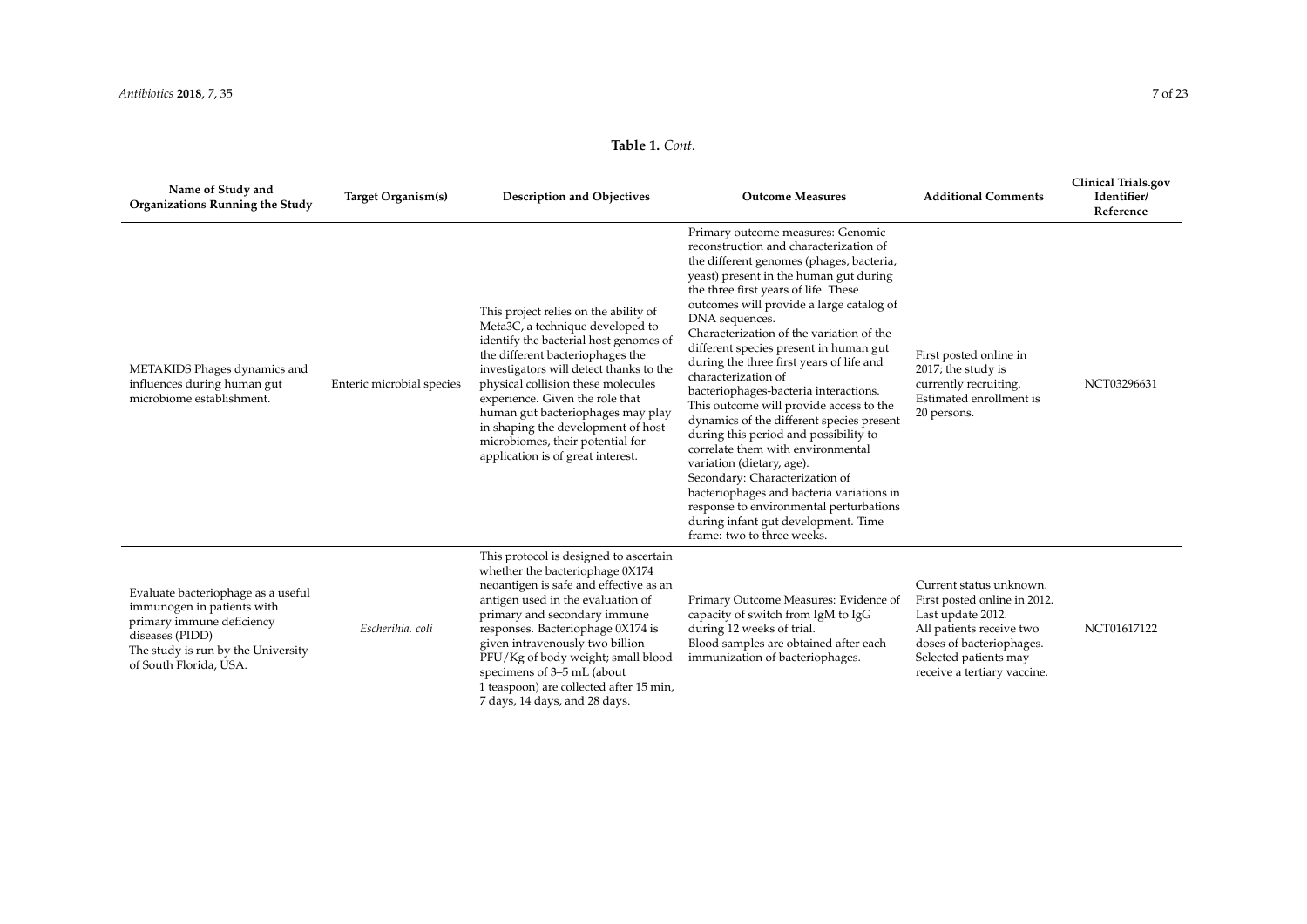| Name of Study and<br><b>Organizations Running the Study</b>                                                                                                                                     | Target Organism(s)      | <b>Description and Objectives</b>                                                                                                                                                                                                                                                                                                                                                                                                                                                                                                                                                                                                                                                                                                                          | <b>Outcome Measures</b>                                                                                                                                                                                                                                                                                                                                                                                                                                                                                                                                                                                                                                                                                          | <b>Additional Comments</b>                                                                                              | <b>Clinical Trials.gov</b><br>Identifier/<br>Reference |
|-------------------------------------------------------------------------------------------------------------------------------------------------------------------------------------------------|-------------------------|------------------------------------------------------------------------------------------------------------------------------------------------------------------------------------------------------------------------------------------------------------------------------------------------------------------------------------------------------------------------------------------------------------------------------------------------------------------------------------------------------------------------------------------------------------------------------------------------------------------------------------------------------------------------------------------------------------------------------------------------------------|------------------------------------------------------------------------------------------------------------------------------------------------------------------------------------------------------------------------------------------------------------------------------------------------------------------------------------------------------------------------------------------------------------------------------------------------------------------------------------------------------------------------------------------------------------------------------------------------------------------------------------------------------------------------------------------------------------------|-------------------------------------------------------------------------------------------------------------------------|--------------------------------------------------------|
| Evaluation and detection of facial<br>Propionibacterium acnes bacteria and<br>bacteriophage<br>The study is led by Maccabi<br>Healthcare Services, Israel.                                      | Propionibacterium acnes | This multi-center, outpatient study<br>will extract and evaluate the presence<br>of facial P. acnes bacteria and<br>bacteriophage strains using pore<br>strips on up to 400 human subjects.<br>An additional P. acnes visual<br>detection method<br>(VISIOPOR®PP34N) will be used in<br>this study as per PI decision to<br>explore whether there is a correlation<br>between P. acnes bacterial presence<br>and fluorescent signal.                                                                                                                                                                                                                                                                                                                       | Primary: Detection and analysis of facial<br>P. acnes presence. Time frame: Day 0 and<br>week 8.<br>Secondary: Assessing correlation<br>between bacteriophage and P. acnes<br>using a. Demographic Questionnaire b.<br>Visual Supportive Methodology<br>(VISIOPOR®PP34N) as per PI decision.<br>Time frame: As above.                                                                                                                                                                                                                                                                                                                                                                                            | First posted online in 2017.<br>Not currently recruiting,<br>but 400 people are<br>estimated to participate.            | NCT03009903                                            |
| Bacteriophages PreforPro cocktails<br>as novel Prebiotics<br>The study is led by Colorado State<br>University, USA. PreforPro is<br>commercialized by Deerland<br>Enzymes,<br>Kennesaw, GA, USA | Enteric bacteria        | The bacteriophage Study is a<br>randomized, double-blind,<br>placebo-controlled crossover trial<br>that investigates the utility of four<br>supplemental bacteriophage strains<br>(LH01-Myoviridae,<br>LL5-Siphoviridae, T4D-Myoviridae,<br>and LL12-Myoviridae) to modulate<br>the gut microbiota, and therefore<br>ameliorate common<br>inflammation-related GI distress<br>symptoms (e.g., gas, bloating,<br>diarrhea, constipation, etc.)<br>experienced by healthy individuals.<br>The main goal of this study is to see if<br>consumption of PreforPro, a<br>commercially available prebiotic<br>dietary supplement consisting of a<br>mixture of bacteriophages, improves<br>gut bacteria profiles in individuals<br>relative to a placebo control. | Primary: Microbiota modulation. Time<br>frame: Baseline visit prior to starting<br>treatments, four weeks after starting<br>treatment one, end of two-week washout<br>period, 4-weeks after starting treatment<br>two. Use of 16s rRNA sequencing of<br>stool samples to determine whether the<br>administered interventions resulted in<br>changes to microbial composition.<br>Secondary: Local inflammation Time<br>frame: as above. Inflammation in the<br>bowels will be assessed by use of ELISA<br>test for fecal calprotectin.<br>Systemic Inflammation. Time Frame:<br>As above. Systemic inflammation will be<br>assessed by an ELISA test for CRP and<br>circulating cytokines and immune<br>factors. | The study completed in<br>2017, but results have not<br>yet been posted online.<br>43 persons enrolled in the<br>study. | NCT03269617                                            |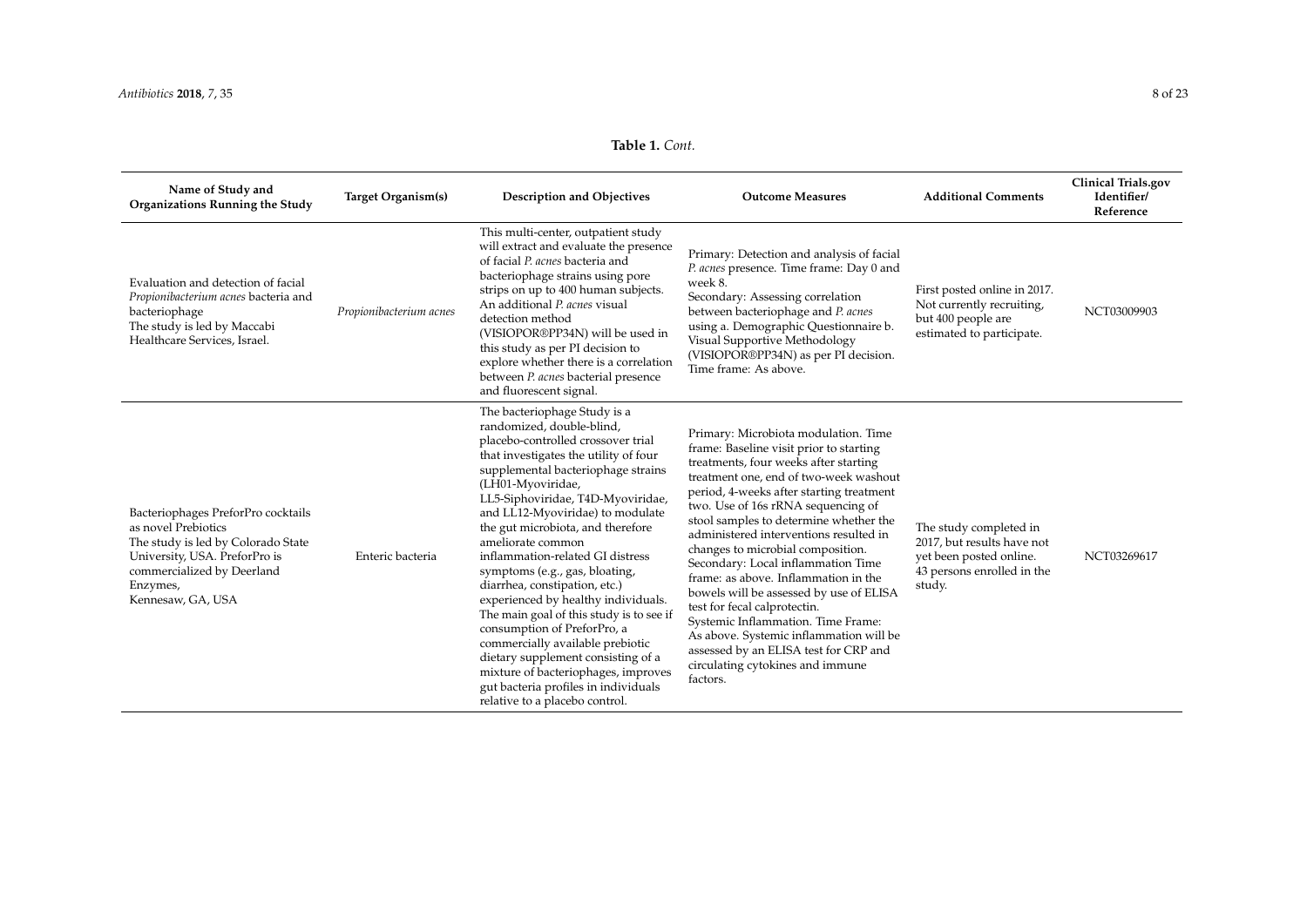<span id="page-8-1"></span><span id="page-8-0"></span>

| Name of Study and<br><b>Organizations Running the Study</b>                                                                                                                                                                                                                                           | Target Organism(s)     | <b>Description and Objectives</b>                                                                                                                                                                                                                                                                                                                                                                                                          | <b>Outcome Measures</b>                                                                                                                                                                                                                                                                                                                                                                                      | <b>Additional Comments</b>                                                                                                                                                                                                                                       | <b>Clinical Trials.gov</b><br>Identifier/<br>Reference |
|-------------------------------------------------------------------------------------------------------------------------------------------------------------------------------------------------------------------------------------------------------------------------------------------------------|------------------------|--------------------------------------------------------------------------------------------------------------------------------------------------------------------------------------------------------------------------------------------------------------------------------------------------------------------------------------------------------------------------------------------------------------------------------------------|--------------------------------------------------------------------------------------------------------------------------------------------------------------------------------------------------------------------------------------------------------------------------------------------------------------------------------------------------------------------------------------------------------------|------------------------------------------------------------------------------------------------------------------------------------------------------------------------------------------------------------------------------------------------------------------|--------------------------------------------------------|
| The Use of Bacteriophage Phi X174<br>to Assess the Immune Competence<br>of HIV-Infected Patients in vivo.<br>The study is run by the National<br>Institute of Allergy and Infectious<br>Diseases, USA.                                                                                                | Escherichia, coli      | The objective of this study is to<br>evaluate the safety and utility of<br>bacteriophage phi X174<br>immunization as a tool to assess the<br>immune competence of HIV-infected<br>patients at different stages of disease<br>in vivo, and to assess the impact of<br>viral load levels and therapy-induced<br>changes in viral load levels on the<br>response to immunization with the<br>neo-antigen bacteriophage phi X174.              | Primary. Immune parameters (not<br>further published online.                                                                                                                                                                                                                                                                                                                                                 | Study started in 1996, and<br>ended in 2000.<br>52 patients were involved<br>in the study.                                                                                                                                                                       | NCT00001540 [18]                                       |
| Randomized and double-blinded<br>placebo-controlled study of topical<br>application of AB-SA01 cocktail to<br>intact skin of healthy adults.<br>The study is run by AmpliPhi<br>bacteriophage Ltd., the US Army,<br>and the Walter Reed Army Institute<br>of Research Clinical Trials Center,<br>USA. | Staphylococcus aureus  | The study aims to examine the safety<br>of ascending doses of AB-SA01 when<br>topically applied to intact skin of<br>healthy adults.<br>AB-SA01 consists of three<br>bacteriophages (viruses) that target<br>Staphylococcus aureus bacteria. The<br>safety of AB-SA01 will be assessed<br>when topically administered once<br>daily to the volar aspect of the<br>forearm at different doses for three<br>consecutive days.                | Primary: Occurrence, intensity, and<br>relationship of adverse events (AEs)<br>from first dose through the end of study<br>visit (14 $\pm$ 2 days).<br>Change from baseline in clinical<br>laboratory tests. Time frame: Day 0<br>(pre-dose), Day 3, and Day $14 \pm 2$ days.<br>Clinical laboratory tests (hematology,<br>chemistry, and urinalysis).<br>Skin Reaction change from Baseline.<br>Time Frame. | First published online in<br>2016, and the last update<br>was in 2016 as well.<br>12 persons recruited.                                                                                                                                                          | NCT02757755                                            |
| A prospective, randomized,<br>double-blind controlled study of<br>WPP-201 for the safety and efficacy<br>of treatment of venous leg ulcers.<br>The study was run by Southwest<br>Regional Wound Care Center, USA.                                                                                     | Pseudomonas aeruginosa | The study was designed to assess the<br>safety of Ps. aeruginosa-specific<br>bacteriophages for the treatment of<br>leg ulcers in human patients.<br>WPP-201 is a pH neutral, polyvalent<br>bacteriophage preparation, which<br>contains 8 bacteriophages lytic for<br>Ps. aeruginosa, S. aureus, and E. coli.<br>The cocktail contains a concentration<br>of approximately $1 \times 10^9$ PFU/mL of<br>each of the component monophages. | Primary: Evaluate the safety of the use of<br>WPP-201.                                                                                                                                                                                                                                                                                                                                                       | Study started in 2008 and<br>was completed in 2011.<br>64 patients were involved.<br>This study found no<br>safety concerns with the<br>bacteriophage treatment.<br>Efficacy of the preparation<br>will need to be evaluated<br>in a phase II efficacy<br>study. | NCT00663091 [19]                                       |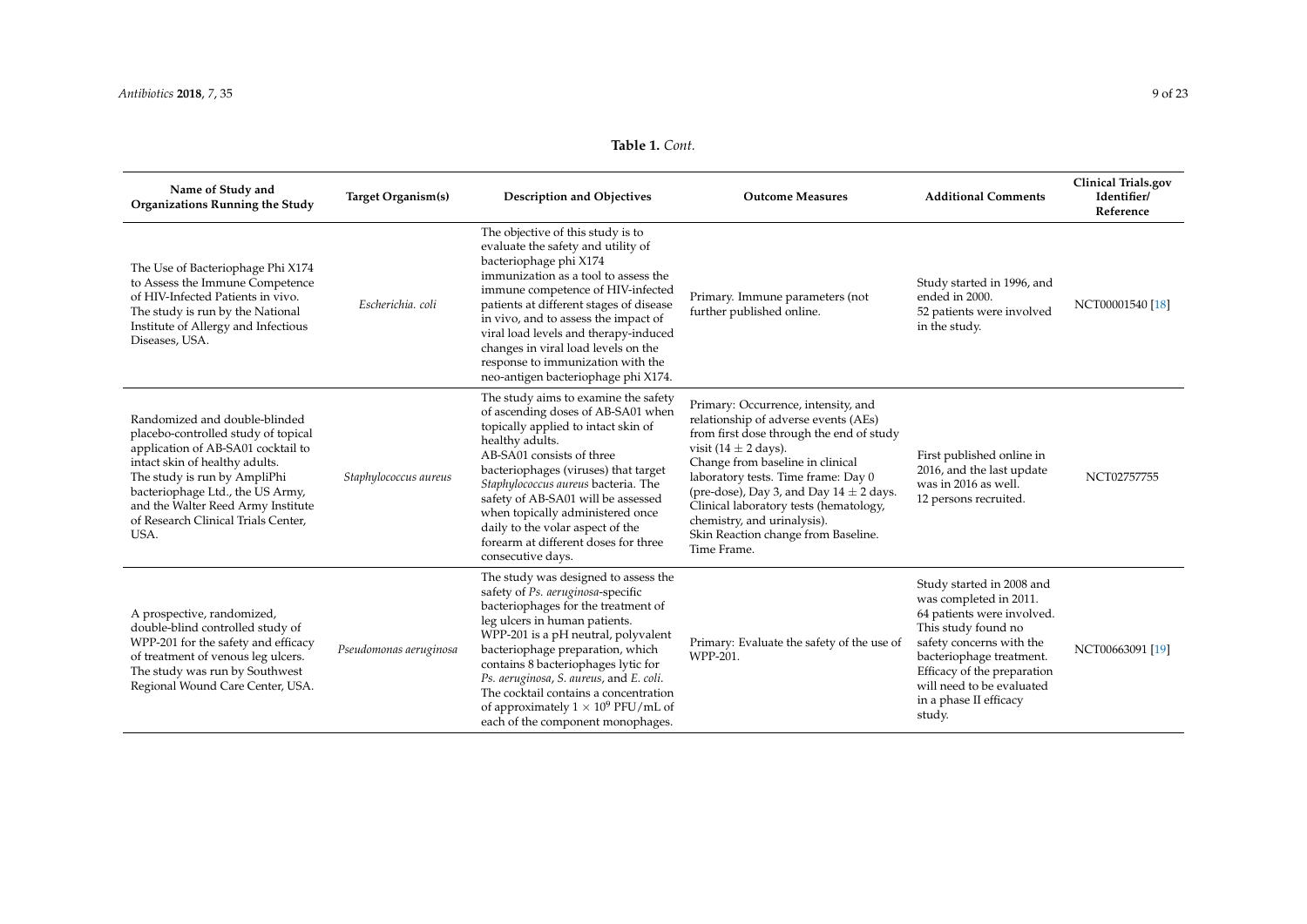| <b>Case Study Title</b>                                                                                                                                                            | Description                                                                                                                                                                                                                                                                                                                                                                                                                                                                                                                                                                                                                                            | Outcomes                                                                                                                                                                                                                                                                                                                                                                                          | <b>Comments</b>                                                                                                                                                                                          | Reference |
|------------------------------------------------------------------------------------------------------------------------------------------------------------------------------------|--------------------------------------------------------------------------------------------------------------------------------------------------------------------------------------------------------------------------------------------------------------------------------------------------------------------------------------------------------------------------------------------------------------------------------------------------------------------------------------------------------------------------------------------------------------------------------------------------------------------------------------------------------|---------------------------------------------------------------------------------------------------------------------------------------------------------------------------------------------------------------------------------------------------------------------------------------------------------------------------------------------------------------------------------------------------|----------------------------------------------------------------------------------------------------------------------------------------------------------------------------------------------------------|-----------|
| Refractory Pseudomonas<br>Bacteremia in a Two-Year-Old<br>sterilized by bacteriophage<br>therapy                                                                                   | The authors report a complex case that involved a pediatric<br>patient who experienced recalcitrant multidrug-resistant<br>Pseudomonas aeruginosa infection complicated by<br>bacteremia/sepsis; antibacterial options were limited because of<br>resistance, allergies, and suboptimal source control.                                                                                                                                                                                                                                                                                                                                                | A cocktail of 2 bacteriophages targeting the<br>infectious organism introduced on 2 separate<br>occasions sterilized the bacteremia.                                                                                                                                                                                                                                                              | <b>USA</b>                                                                                                                                                                                               | [20]      |
| Development and use of<br>personalized<br>bacteriophage-based<br>therapeutic cocktails to treat a<br>patient with a disseminated<br>resistant Acinetobacter baumannii<br>infection | The authors report on a method used to produce a personalized<br>bacteriophage-based therapeutic treatment for a 68-year-old<br>diabetic patient with necrotizing pancreatitis complicated by an<br>MDR A. baumannii infection. Despite multiple antibiotic courses<br>and efforts at percutaneous drainage of a pancreatic pseudocyst,<br>the patient deteriorated over a 4-month period. In the absence of<br>effective antibiotics, two laboratories identified nine different<br>bacteriophages with lytic activity for an A. baumannii isolate from<br>the patient.                                                                               | Administration of bacteriophages<br>intravenously and percutaneously into the<br>abscess cavities was associated with reversal of<br>the patient's downward clinical trajectory,<br>clearance of the A. baumannii infection, and a<br>return to health.                                                                                                                                           | <b>USA</b>                                                                                                                                                                                               | [21]      |
| Phage therapy in a 16-year-old<br>boy with Netherton syndrome                                                                                                                      | The authors report on a 16-year-old male with all the typical<br>manifestations of Netherton Syndrome, including atopic<br>diathesis and ongoing serious staphylococcal infections and<br>allergy to multiple antibiotics whose family sought help at the<br>Eliava bacteriophage Therapy Center when all other treatment<br>options were failing.                                                                                                                                                                                                                                                                                                     | Treatment with several antistaphylococcal<br>bacteriophage preparations led to significant<br>improvement within seven days and very<br>substantial changes in his symptoms and<br>quality of life after treatment for six months,<br>including return visits to the Eliava<br>bacteriophage Therapy Center after three and<br>six months of ongoing use of bacteriophage at<br>home              | Georgia. (Patient came<br>from France)                                                                                                                                                                   | $[22]$    |
| Use of bacteriophages in the<br>treatment of<br>colistin-only-sensitive<br>Pseudomonas aeruginosa<br>septicaemia in a patient with<br>acute kidney injury-a case<br>report         | A 61-year-old man with gangrene of the peripheral extremities,<br>resulting in the amputation of the lower limbs and the<br>development of large necrotic pressure sores, developed<br>septicaemia with colistin-only-sensitive P. aeruginosa. Intravenous<br>colistin therapy was started. Ten days later, the patient developed<br>acute kidney injury and antibiotic therapy was discontinued to<br>prevent further kidney damage. P. aeruginosa septicaemia<br>re-emerged and two bacteriophages, which showed in vitro<br>activity against the patient's P. aeruginosa isolates, were<br>administered as a 6-h intravenous infusion for ten days. | Immediately upon bacteriophage application,<br>blood cultures turned negative, CRP levels<br>dropped and the fever disappeared. Kidney<br>function recovered after a few days.<br>Hemofiltration was avoided and no<br>unexpected adverse events, clinical<br>abnormalities or changes in laboratory test<br>results that could be related to the application<br>of bacteriophages were observed. | Belgium<br>The patient died four<br>months after<br>bacteriophage therapy<br>of sudden in-hospital<br>refractory cardiac arrest<br>due to blood<br>culture-confirmed<br>Klebsiella pneumoniae<br>sepsis. | $[23]$    |

**Table 2.** Human bacteriophage therapy related case studies published in peer-reviewed English-language scientific literature over the last ten years.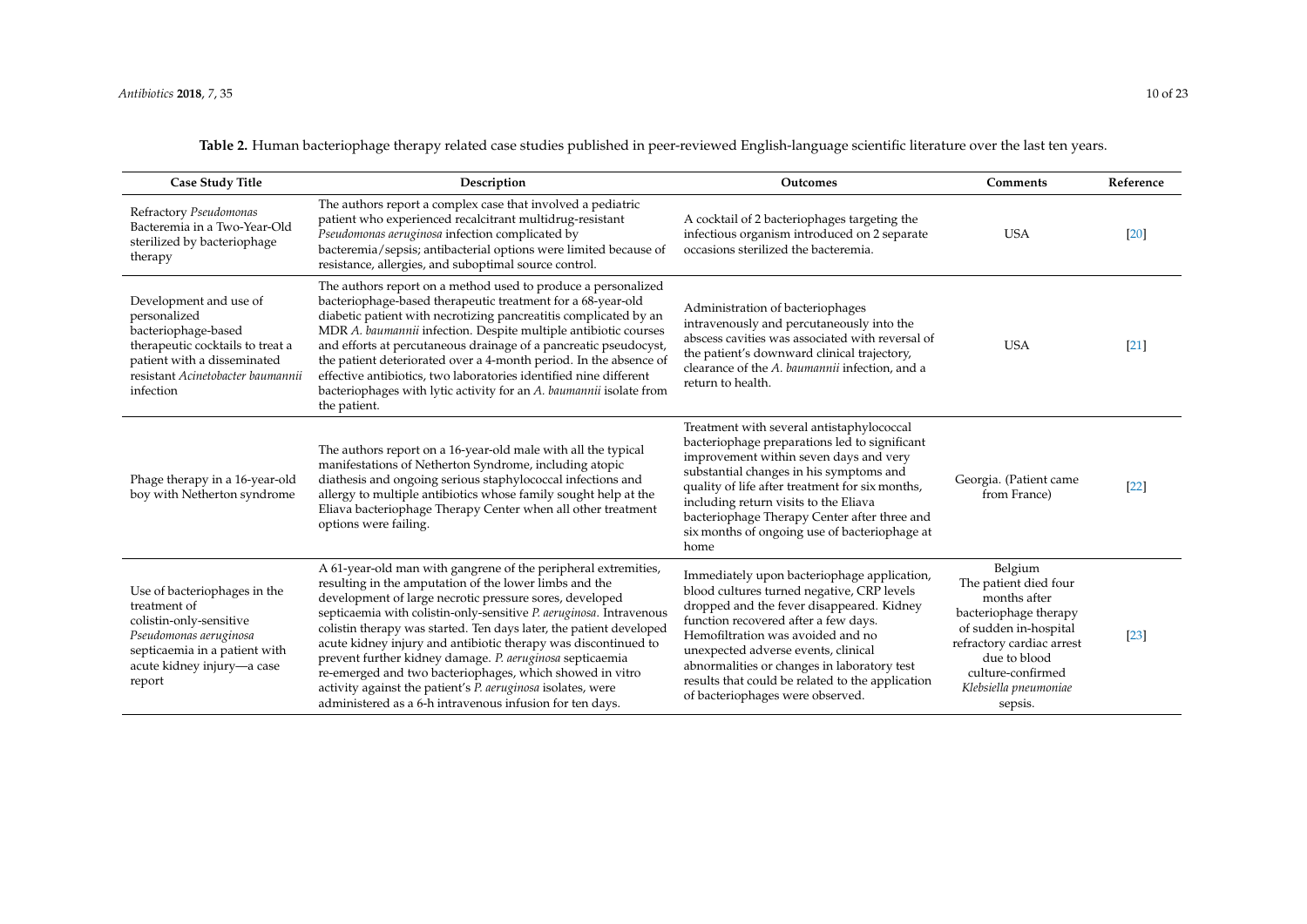| <b>Case Study Title</b>                                                                                        | Description                                                                                                                                                                                                                                                                                                                                                                                 | Outcomes                                                                                                                                                                                                                                                                                                            | Comments                                                                             | Reference |
|----------------------------------------------------------------------------------------------------------------|---------------------------------------------------------------------------------------------------------------------------------------------------------------------------------------------------------------------------------------------------------------------------------------------------------------------------------------------------------------------------------------------|---------------------------------------------------------------------------------------------------------------------------------------------------------------------------------------------------------------------------------------------------------------------------------------------------------------------|--------------------------------------------------------------------------------------|-----------|
| Bacteriophage treatment of<br>intransigent diabetic toe ulcers:<br>a case series                               | The authors present a compassionate-use case series of nine<br>patients with diabetes and poorly perfused toe ulcers containing<br>culture-proven Staphylococcus aureus infected bone and soft tissue,<br>who had responded poorly to recommended antibiotic therapy.                                                                                                                       | All infections responded to the bacteriophage<br>applications and the ulcers healed in an<br>average of seven weeks with infected bone<br>debridement. One ulcer, where vascularity was<br>extremely poor and bone was not removed to<br>preserve hallux function, required 18 weeks of<br>treatment.               | <b>USA</b>                                                                           | [24]      |
| Use of bacteriophages in the<br>treatment of Pseudomonas<br>aeruginosa infections                              | The author reports on bacteriophage treatment of Pseudomonas<br>aeruginosa otitis in a pet dog and in a human burn wound patient.                                                                                                                                                                                                                                                           | Symptomatic improvement and bacteriophage<br>multiplication were seen in the pet dog and in<br>the human patient.                                                                                                                                                                                                   | UK                                                                                   | $[25]$    |
| Clinical aspects of<br>bacteriophage therapy                                                                   | The authors present a detailed retrospective analysis of the<br>results of bacteriophage therapy of 153 patients with a wide<br>range of infections resistant to antibiotic therapy admitted for<br>treatment at the bacteriophage therapy unit of the Ludwik<br>Hirszfeld Institute of Immunology and Experimental Therapy,<br>Wrocław, Poland, between January 2008 and December 2010.    | Data suggest that bacteriophage therapy<br>provided good clinical results in a significant<br>cohort of patients with otherwise untreatable<br>chronic bacterial infections and is essentially<br>well tolerated.                                                                                                   | Poland                                                                               | $[11]$    |
| Bacteriophage therapy for<br>refractory Pseudomonas<br>aeruginosa urinary tract infection                      | The authors describe adjunctive bacteriophage therapy for<br>refractory Pseudomonas aeruginosa urinary tract infection in the<br>context of bilateral ureteric stents and bladder ulceration, after<br>repeated failure of antibiotics alone.                                                                                                                                               | Combined therapy was well-tolerated,<br>apparently resulting in symptomatic relief and<br>microbiological cure where repeated courses of<br>antibiotics combined with stent removal had<br>failed. Bacteriophage did not persist nor was<br>any antibiotic- or bacteriophage resistant P.<br>aeruginosa identified. | Australia<br>Additive effort of<br>combined<br>bacteriophage-antibiotic<br>treatment | [26]      |
| Eradication of Enterococcus<br><i>faecalis</i> by bacteriophage<br>therapy in chronic bacterial<br>prostatitis | The authors report on the treatment of three patients suffering<br>from chronic bacterial prostatitis who were qualified for an<br>experimental bacteriophage therapy protocol managed at the<br>bacteriophage Therapy Unit in Wrocław. The patients had<br>previously been treated unsuccessfully with long-term targeted<br>antibiotics, autovaccines, and laser biostimulation.          | Rectal application of bacteriophage lysates<br>targeted against Enterococcus faecalis cultured<br>from the prostatic fluid gave encouraging<br>results regarding bacterial eradication,<br>abatement of clinical symptoms of prostatitis,<br>and lack of early disease recurrence.                                  | Poland                                                                               | $[27]$    |
| Corneal Infection Therapy with<br>Topical Bacteriophage<br>Administration                                      | A 65-year-old woman suffering from MDR S. aureus infection of<br>the cornea as a post-operative complication of a craniotomy. This<br>patient suffered the chronic, persistent infection for years before<br>seeking therapy in Tbilisi, Georgia. A single bacteriophage was<br>administered both topically in the eye and nasal application and<br>intravenous application for four weeks. | The patient's regular physicians published that<br>the patient's ocular and nasal cultures after<br>returning from Georgia were negative at three<br>and six months post-treatment.                                                                                                                                 | Georgia. (Patient came<br>from France)                                               | [28]      |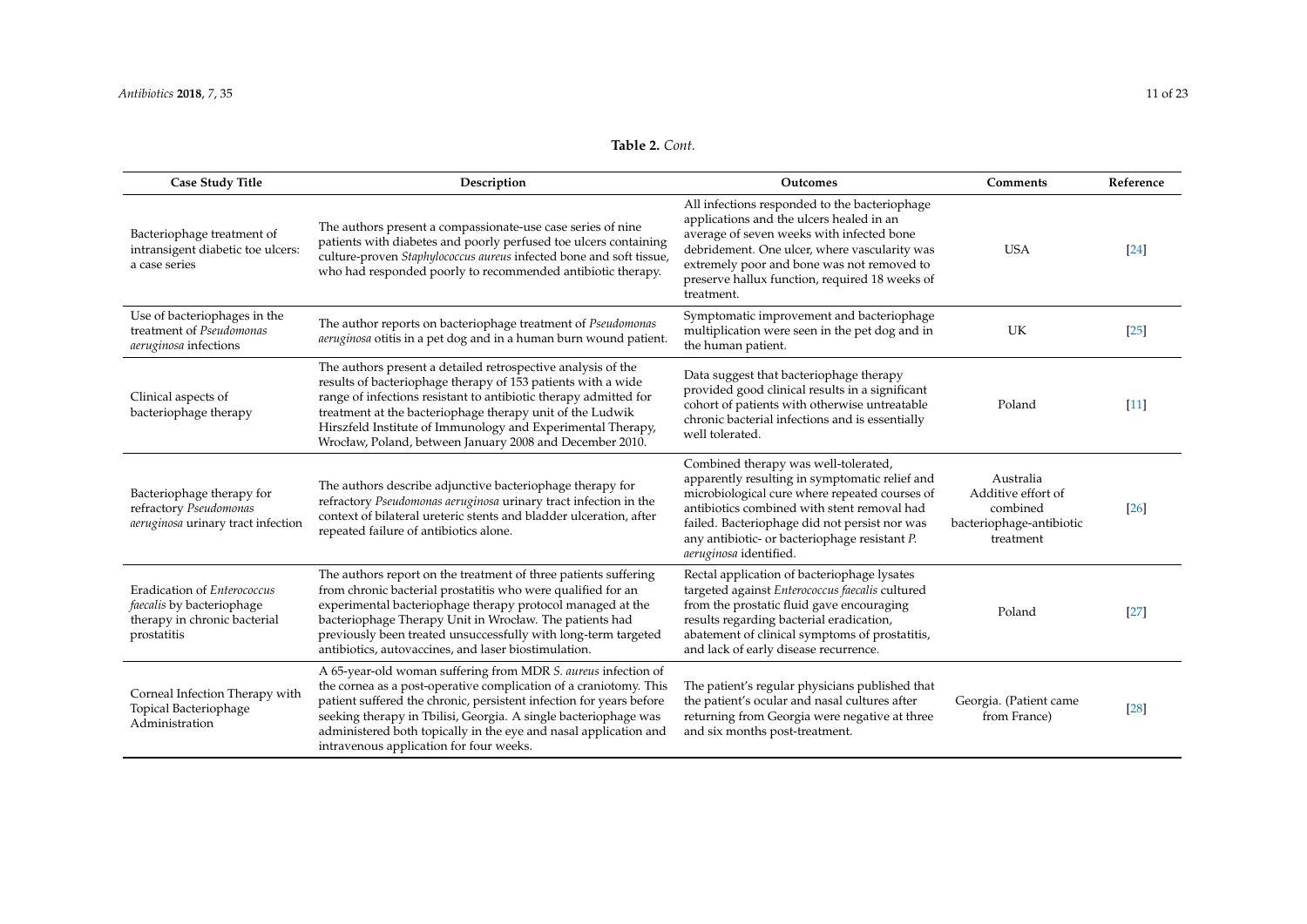<span id="page-11-0"></span>

| <b>Case Study Title</b>                                                                                                                                                                                                                                                            | Description                                                                                                                                                                                                                                                                            | <b>Outcomes</b>                                                                                                               | Comments | Reference           |
|------------------------------------------------------------------------------------------------------------------------------------------------------------------------------------------------------------------------------------------------------------------------------------|----------------------------------------------------------------------------------------------------------------------------------------------------------------------------------------------------------------------------------------------------------------------------------------|-------------------------------------------------------------------------------------------------------------------------------|----------|---------------------|
| The use of a novel<br>biodegradable preparation<br>capable of the sustained release<br>of bacteriophages and<br>ciprofloxacin, in the complex<br>treatment of multi-drug<br>resistant Staphylococcus<br>Aureus-infected local radiation<br>injuries caused by exposure to<br>Sr90. | Authors report the topical use of PhagoBioDerm (phage +<br>ciprofloxacin wound polymer) to treat two wounds infected with<br>S, aureus after the failure of conventional treatment. The<br>responsible pathogen was resistant to ciprofloxacin, but sensitive<br>to the bacteriophage. | PhagobioDerm resulted in reduced purulent<br>drainage and symptom amelioration. S. aureus<br>was eliminated from the wound    | Georgia  | [29]                |
| Successful eradication of<br>methicillin-resistant<br>Staphylococcus aureus (MRSA)<br>intestinal carrier status in a<br>healthcare worker                                                                                                                                          | Healthcare worker suffered urinary tract infections caused by<br>MRSA that was carried in the GI tract. Authors report that<br>bacteriophage was applied orally                                                                                                                        | Eradiation of carrier status                                                                                                  | Poland   | [30]                |
| Phage therapy compassionate<br>use in France in 2017.                                                                                                                                                                                                                              | Abstract presented by Pherecydes at bacteriophages-sur-Yvette in<br>November 2017 documenting the use of bacteriophage to treat<br>two patients with severe bone and joint infections caused by<br>MDR organisms with topical bacteriophage at a hospital in Lyon.                     | Symptom amelioration and no reported side<br>effects.                                                                         | France   | [31]                |
| Open-label treatment of RCT<br>with bacteriophages for treating<br>urinary tract infections in<br>patients undergoing<br>transurethral resection of the<br>prostate: a randomized, as<br>mentioned in Table 1.                                                                     | Prior to the start of the double-blind placebo-controlled trial, nine<br>patients were treated with bacteriophage Pyo cocktail.                                                                                                                                                        | In six of nine patients, the titer of the<br>pathogenic bacteria was decreased, varying<br>between 1 log and 7 log (sterile). | Georgia  | NCT03140085<br>[14] |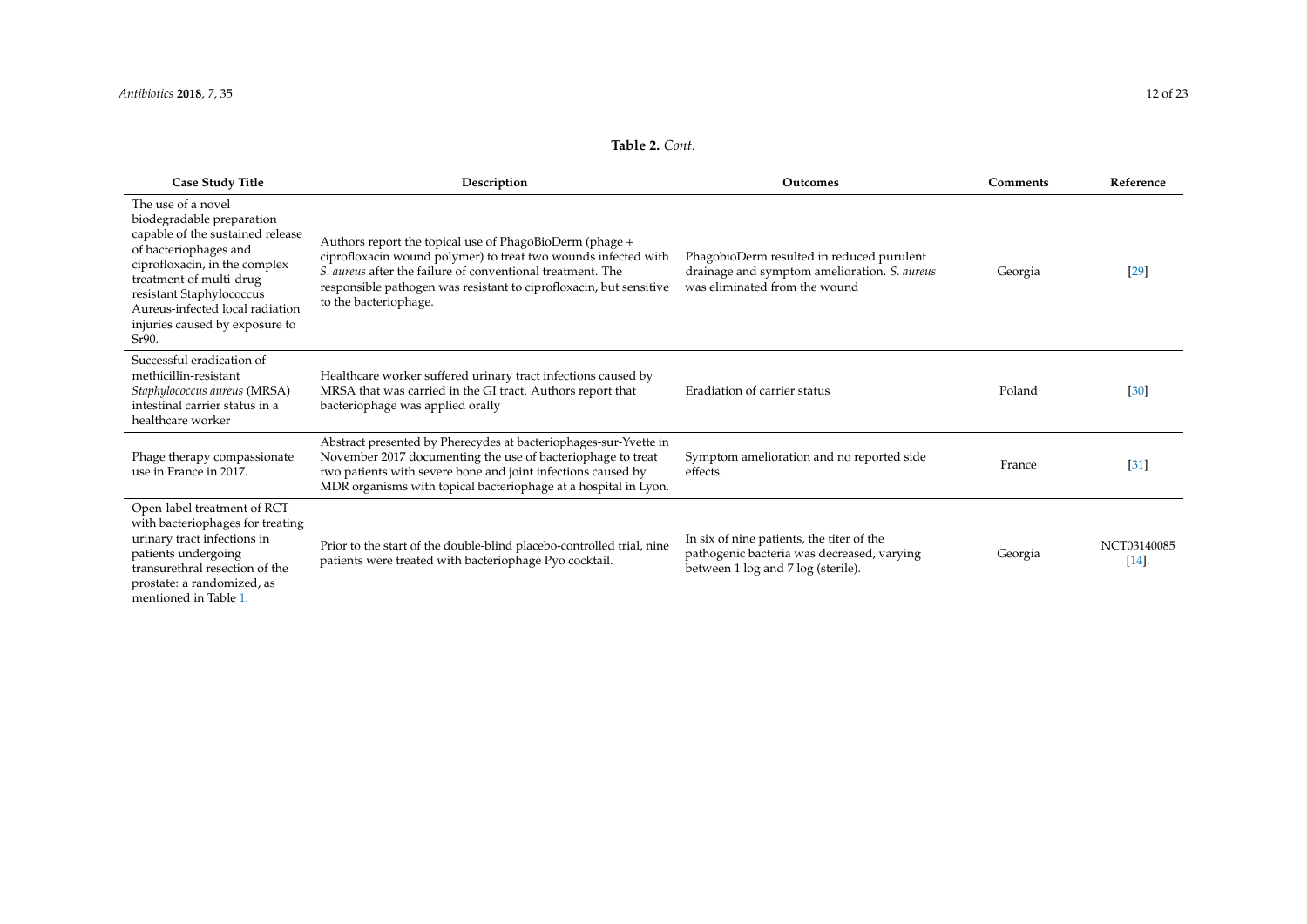#### 1.1.2. Bacteriophage Production and Application Methods in Context of the Current Legal Framework

Today's legislation and safety requirements for the production and admission of drugs are, for good reasons, heavily controlled. By having strict quality control procedures, it is assured that drugs are effective, safe, and produced with a consistent quality and composition. The production and application of bacteriophage therapy should not be any different. However, the nature of bacteriophages and their effective medical application are not compatible with current production and admission requirements for chemical drugs. The intrinsic strength of bacteriophages relates to their antagonistic evolution with their bacterial hosts. To assure an effective application of bacteriophage therapy, this requires the ability to continuously adjust and adapt the composition of bacteriophage cocktails. Such a flexible and dynamic production system, coupled with the application of an infection-eliminating medication is incompatible with current legislation and safety requirements set for traditional static and chemically produced drugs. Although the use of bacteriophages is already quite old, in fact, their tailor-made use and applications are in line with the growing demand and insights around personalized nutrition and personalized medicine, where DNA, microbiome composition, and personal lifestyle act as leading indicators.

Previously, we referred to a couple of proposals to overcome this incompatibility with today's regulatory frameworks in the Western World, while still assuring safety and efficacy [\[7\]](#page-20-5). For instance, the creation of a new EC Directive in Europe concerning bacteriophages and bacteriophage cocktails for human use, or an update of the already existing Medicinal Products Directive 2001/83/EC with a specific amendment for bacteriophages and bacteriophage cocktails, or to register bacteriophages and bacteriophage cocktails under the Council Directive concerning medical devices (93/42/EEC) [\[32\]](#page-21-14). A recent breakthrough in this debate has occurred in Belgium, where the national authorities agreed on implementing a pragmatic phage therapy framework that centres on the magistral preparation (compounding pharmacy in the US) of tailor-made phage medicines [\[33\]](#page-21-15). There is good reason to believe that this Belgian "magistral phage medicine" framework will be flexible enough to exploit and further explore the specific nature of bacteriophages as co-evolving antibacterials whilst giving precedence to patient safety.

Regarding good manufacturing practices, experts are in agreement that these should be defined in the specific context of bacteriophages as natural entities. The use of whole genome sequencing technologies, together with several additional specific controls [\[7\]](#page-20-5), can assure the safety of newly identified or adapted bacteriophages and bacteriophage products in general. Rapid sequencing will also allow the safe incorporation of the unique feature of bacteriophage therapy that when in the case of acute infections, new bacteriophages can be isolated within 48 h, or adapted to counteract potential resistance of emerging pathogens. Quality and safety requirements for bacteriophage therapy products have been listed in Table [1](#page-8-0) in the previously published paper [\[7\]](#page-20-5).

Another suggested mechanism that was highlighted by the panel members to ensure the safety of bacteriophage therapy relates to the implementation of a monitoring system. This would function much like that for antibiotic resistance, and should be put into place as soon as bacteriophage therapy has started. The main purpose of the monitoring system is to collect data for prospective analyses, as well as to detect and follow the development of bacterial resistance to bacteriophages.

Several researchers have made proposals for the safe re-implementation of bacteriophages by establishing validated bacteriophage collections in hospitals for compassionate use applications. In this way, as soon as the bacterial pathogen has been identified, which is often practiced already, it could be tested for sensitivity against such a library of bacteriophages [\[34\]](#page-21-16). Another suggestion refers to installing dedicated public structures, National Reference Centres for bacteriophage therapy, that can conduct pilot treatments and facilitate production of hospital-based bacteriophage solutions, and application protocols that will ensure adequate product quality, patient safety and monitoring of treatment efficacy [\[35\]](#page-21-17). Such a way of working is, in fact, already operational at the bacteriophage therapy centre located at the Hirszfeld Institute of Immunology and Experimental Therapy in Wroclaw, Poland [\[16\]](#page-20-13).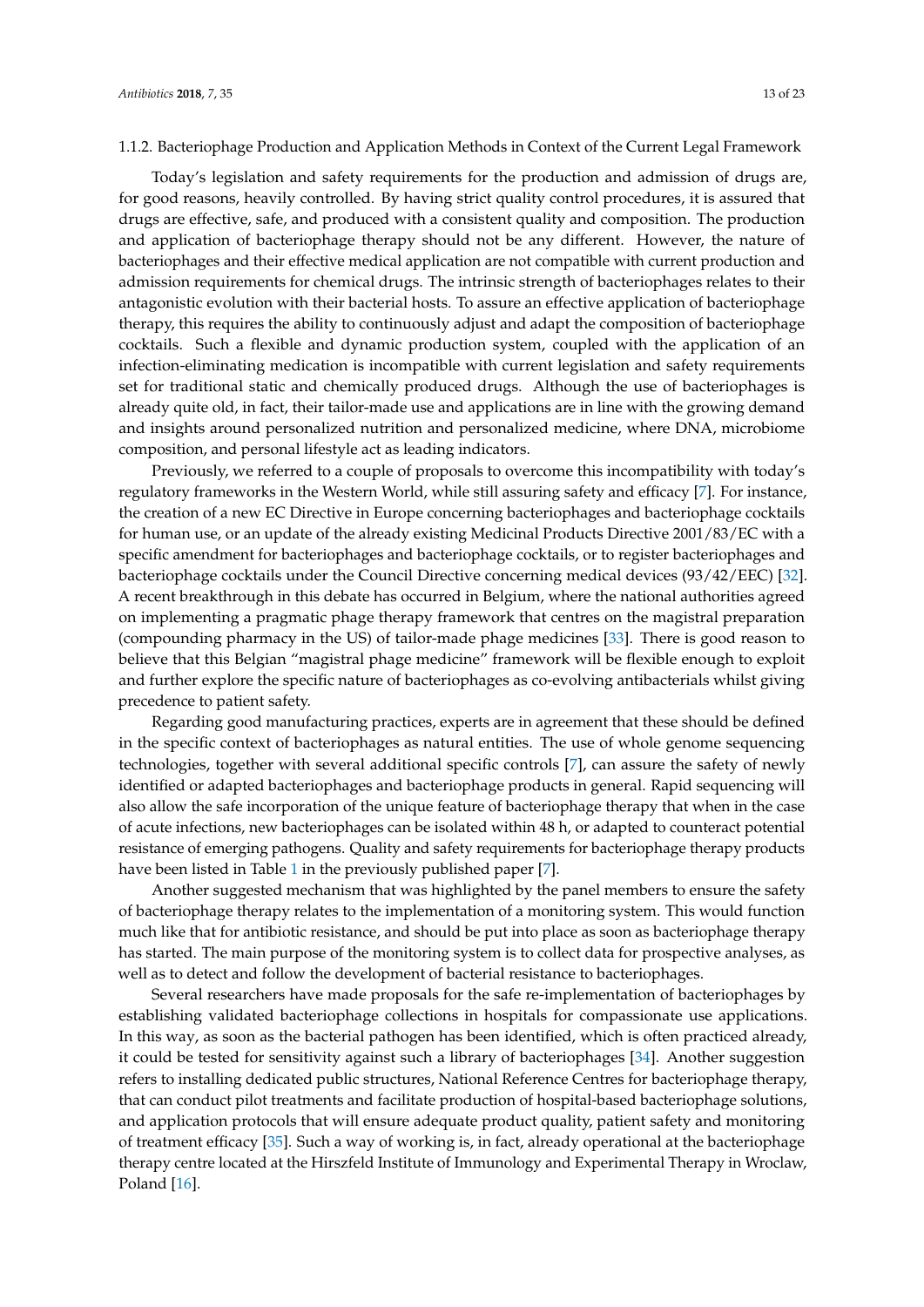## 1.1.3. Lack of Awareness among (Para-) Medical Staff and the Public About Bacteriophage Therapy

For many years, the history and potential of bacteriophage therapy was out of sight for people in the Western World, including medical staff and patients. Following the international increase of antibiotic resistance of pathogens and since the 100th anniversary of bacteriophage therapy in 2017, there has been a clear increase in reporting and communication on bacteriophage therapy in all forms of media in many Western countries, including scientific opinion articles, television programs, and social media initiatives. Also, the increase of medical tourism to Georgia or Poland for bacteriophage treatment illustrates a growing awareness on and demand for bacteriophage therapy.

Despite this increase of public awareness, panel members feel that there is still not enough interface with the medical community. Little focus is given in the curricula used for (para-) medical trainees on phage therapy, including bacteria-phage antagonistic evolution. Expertise on phage therapy could easily be provided through researchers who by reaching out to their medical colleagues operating at local hospitals. In this way, relevant information can be disseminated about the pros and cons of bacteriophage therapy in the context of the emergence and spreading of antimicrobial resistance. The increased awareness could thus lead to more application of bacteriophages for compassionate use as described above. At the same time, hospitals and patients should be aware that bacteriophage therapy will not always be successful and yet unknown safety risks and complications cannot be excluded.

## 1.1.4. Limitations in Intellectual Property Protection

Bacteriophages are ubiquitous natural organisms that are relatively easy to isolate from the environment and have been in the public domain since the 1920s, and therefore the possibilities for intellectual property (IP) protection are limited. Although this might be seen as a limitation by companies intending to seriously invest in bacteriophage therapy, in fact it also offers the opportunity for local, national, and supra-national state-supported medical care to collectively invest in the development of bacteriophage therapy that is expected to be more cost-effective for treatment of many infectious diseases compared to several of the currently used antibiotics. The expected efficacy and affordability of bacteriophage therapy is also illustrated by initiatives around development of bacteriophage therapy in developing countries. In these situations, people are disproportionately impacted by infectious diseases, leading to a critical disease burden on healthcare budgets, and where standard medical care is already difficult to afford for the majority of the population [\[36\]](#page-21-18).

We expect IP protection opportunities to exist for bacteriophage production methods, as well as for applications that can enhance the efficiency and quality of bacteriophage therapy, and/or improve shelf-life stability. Opportunities to protect IP will also come from genetically-engineered bacteriophages, as outlined further in this article. In addition, we see options for private/government partnerships with patent pools under supra national governance that should be managed through organizations such as the WHO, CDC, ECDC or UN [\[37\]](#page-22-0).

#### **2. The Nagoya Protocol and the Implications on Bacteriophage Therapy**

In order to increase acceptance and implementation of bacteriophage therapy, it is obvious that rapid and efficient procurement of bacteriophages from the environment with therapeutic potential, and their bacterial hosts, is essential. Bacteriophages, along with all other genetic (biological) resources, are regulated by the Nagoya Protocol (NP). Briefly put, this means that regulations governing the collection of bioresources from natural environments and subsequent benefit-sharing with the country of origin are increasingly important (Box [1\)](#page-14-0).

In 2017, several authors evaluated the impact of the NP on research and international cooperation, the need for best practices for benefit-sharing, and proposed adjustments to the NP to accommodate microbiological research and development (R&D) [\[2–](#page-20-1)[4\]](#page-20-21). Since microorganisms are typically ubiquitous and of the same constitution across the world, it was argued that the expectations of the NP as set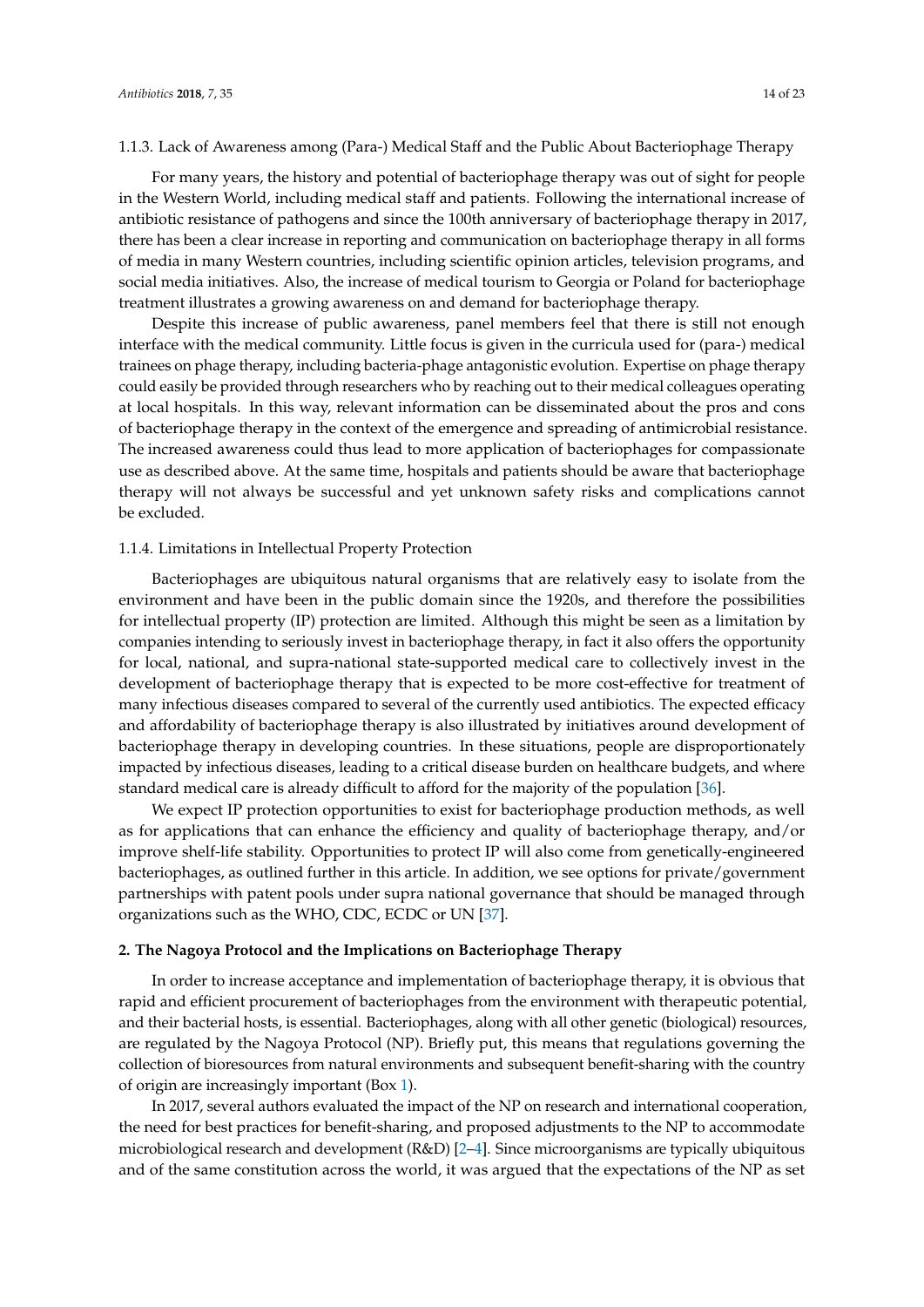by lawmakers is scientifically unfeasible. Similar to their bacterial hosts, bacteriophages are also cosmopolitan, and an estimated  $10<sup>7</sup>$  bacteriophage particles might be present in any one milliliter of natural sample. As a result, thousands of new genetic resources can result from a single step of sampling from the environment, but there are thousands of diverse natural environments around the world that are not limited to one specific country or region of interest. New environmental samples are themselves inherently worthless, as the potential for each bacteriophages and bacterial isolates is unknown and intensive research is necessary to purify and evaluate these characteristics. Additionally, high numbers of specific bacterial hosts are required for phage amplification, to determine the activity spectrum, and to increase their efficacy in clinical applications. Taken together, these scientific realities mean that researchers will be likely to search for bacteriophages/hosts where NP restrictions are either not in place, or where the NP highly efficiently organized.

Bacteriophages offer great potential for human and veterinary medicine, but NP regulations could be interpreted as in conflict with the WHO objective (and subsequent G7 and G20 summits) calling for all countries to develop alternative antibacterial strategies in human medicine [\[38\]](#page-22-1). Also in the case of serious outbreaks of foodborne infections, requiring urgent response, (e.g., Germany in 2011 with the outbreak of *E. coli* O104:H4 EAHEC that caused more than 50 cases of deaths), the NP might impede progress in the global search for potent therapeutics and straightforward exchange of bacteriophages that could save lives.

For microorganisms in general, and for research and applications of bacteriophages in particular, we share the concerns put forward in the Lactic Acid Bacterial Industrial Platform (LABIP) [\[39\]](#page-22-2) and Microbiological Research Under the Nagoya Protocol: Facts and Fiction [\[40\]](#page-22-3) and would welcome the following amendments to the NP: 1. Precise definitions of terms like "utilization" and "research and development", so there is regulatory certainty about what is meant when these words are written in the Nagoya Protocol; 2. Guidelines to consider R&D expenditure around bacteriophages and related investment for basic microbiological research in the terms of agreement on benefit sharing, 3. Simplification of the NP requirements in case of screening activities of a large number of bacteriophages and potential host strains aimed to find a just few candidates with specific characteristics; 4. Research using digital sequence information of bacteriophages and host strains to remain outside the scope of the NP and ABS legislations, as it would be a daunting task to obtain PIC and MAT for all relevant sequences in a database such as GenBank. 5. In case of infection outbreaks, rapid exchange of material should be uncomplicated and governed by a generic international benefit-sharing agreement that is ready for the unexpected.

#### **Box 1.** Explanation about the Nagoya Protocol.

Within the EU, member states are varied in the regulation of access to genetic resources, with northern Member States often allowing unrestricted access and southern States considering regulation. The United States neither ratified the CBD nor the NP, but these international agreements do affect U.S. scientists and aligned standard operating procedures are in development [\[42\]](#page-22-5). The primary resource for determining whether there are restrictions imposed on a genetic resource is the ABS Clearing-House (ABSCH) [\(https://absch.cbd.int/\)](https://absch.cbd.int/), which provides country profiles and, if appropriate, national regulations that, ideally, explain how to access their sovereign genetic resources, including required documents such as PIC and MAT. Due to the current lack of completed country profiles in the ABSCH, it is often difficult to find the practical information needed to be compliant with the NP. The long-term implications for phage research are unclear, but conceivably threatened.

<span id="page-14-0"></span>The NP is a new international regime that came into effect on 12 October 2014, and has been ratified by more than 100 countries. The NP is the implementing treaty for the Convention on Biological Diversity (CBD, [www.cbd.int\)](www.cbd.int), which itself has been in force since December 1993, and is intended to harmonize access and benefit-sharing mechanisms for the retrieval of biological resources out of provider countries (often in emerging economies). The purpose of the NP is to achieve the objectives of the CBD: 1. Conservation of biodiversity, 2. Sustainable use of the genetic resources and 3. Balanced and equitable sharing of benefits when genetic resources are used (Access and Benefit Sharing (ABS)). Hereto, before starting any research and development work on biological resources, Prior Informed Consent (PIC) by the 'provider country' is needed, which done according to Mutually Agreed Terms (MAT) to be laid down in a contract describing access to the materials and how benefits will be shared. In practice, benefit sharing can take a variety of forms, including monetary payments, for example with royalties or research funding, but also via non-monetary forms, such as technology transfer or scientific collaborations. Historically, bioresources were considered a shared heritage of humankind, and the NP allows signatories to regulate access to genetic resources to ensure benefit-sharing with such provider country. Generic guidance flowcharts are given by Overmann and Scholz [\[40\]](#page-22-3) and Smith et al. [\[41\]](#page-22-4).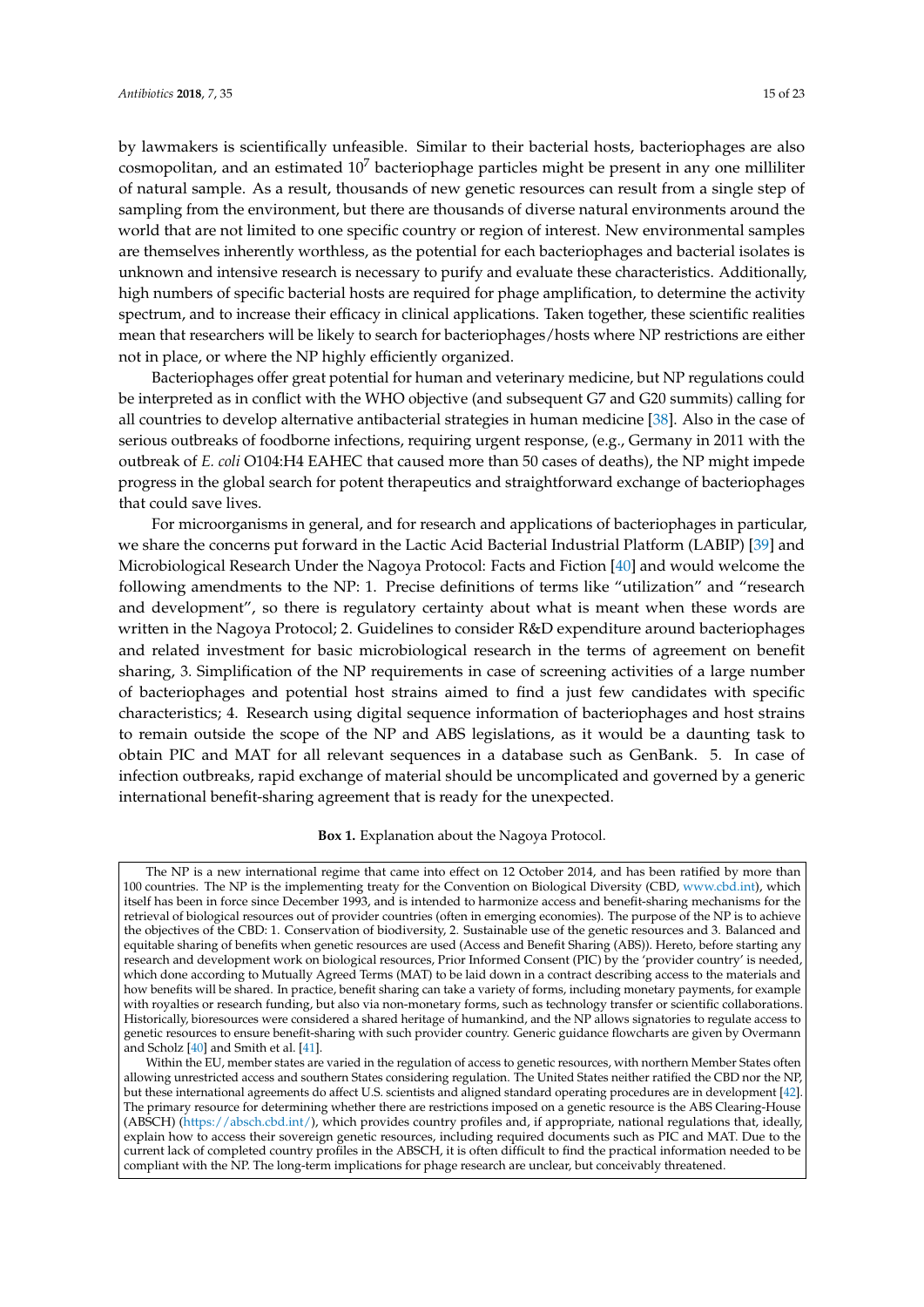In the era of gene editing, it is relevant to study the potential of genetically-modified bacteriophages as therapeutics. Bacteriophages could be engineered for better efficacy and a broader range of application, and, importantly, would be more attractive for investors due the generation of IP rights (see above). Recent advances in CRISPR/Cas-editing (see Box [2\)](#page-17-0) made bacteriophage DNA editing a hot-topic, since this method can be applied on basically every bacteriophage regardless of its size, host, or properties. Even bacteriophages encoding anti-CRISPR proteins or bacteriophages without a mechanism for repairing CRISPR/Cas-induced breaks can be edited using different CRISPR/Cas types, or by incorporating a repairing protein from another bacteriophage in trans [\[43\]](#page-22-6). The strategies based on therapeutic genetically-engineered bacteriophage, which we mentioned previously [\[7\]](#page-20-5), were constructed almost exclusively for *E. coli*, due to the range of editing strategies already developed for this model bacterium. On the contrary, CRISPR/Cas-editing can be applied also to bacteriophages targeting members of the ESKAPE pathogen group (*Enterococcus faecium*, *Staphylococcus aureus*, *Klebsiella pneumoniae*, *Acinetobacter baumannii*, *Pseudomonas aeruginosa*, and *Enterobacter* species). This has already been proven in *Staphylococcus aureus* and bacteriophage ISP [\[44\]](#page-22-7), which is member of the same genus *Kayvirus* as a bacteriophage used in the EU-approved therapeutic STAFAL®. Thus, previously proposed applications of genetically-engineered bacteriophages are expected to get relevant clinical significance as summarized in Table [3.](#page-16-0)

Seven bacteriophages from various hosts have recently been successfully edited using three different types of CRISPR/Cas (Table [4\)](#page-16-1): i. type I-E, prevalent in *E. coli*, ii. type II-A, which requires only one protein Cas 9 and sgRNA for editing ability and is best described so far, and iii. type III-A, which does not require a protospacer adjacent motive and cannot be evaded by simple nucleotide substitution [\[44\]](#page-22-7).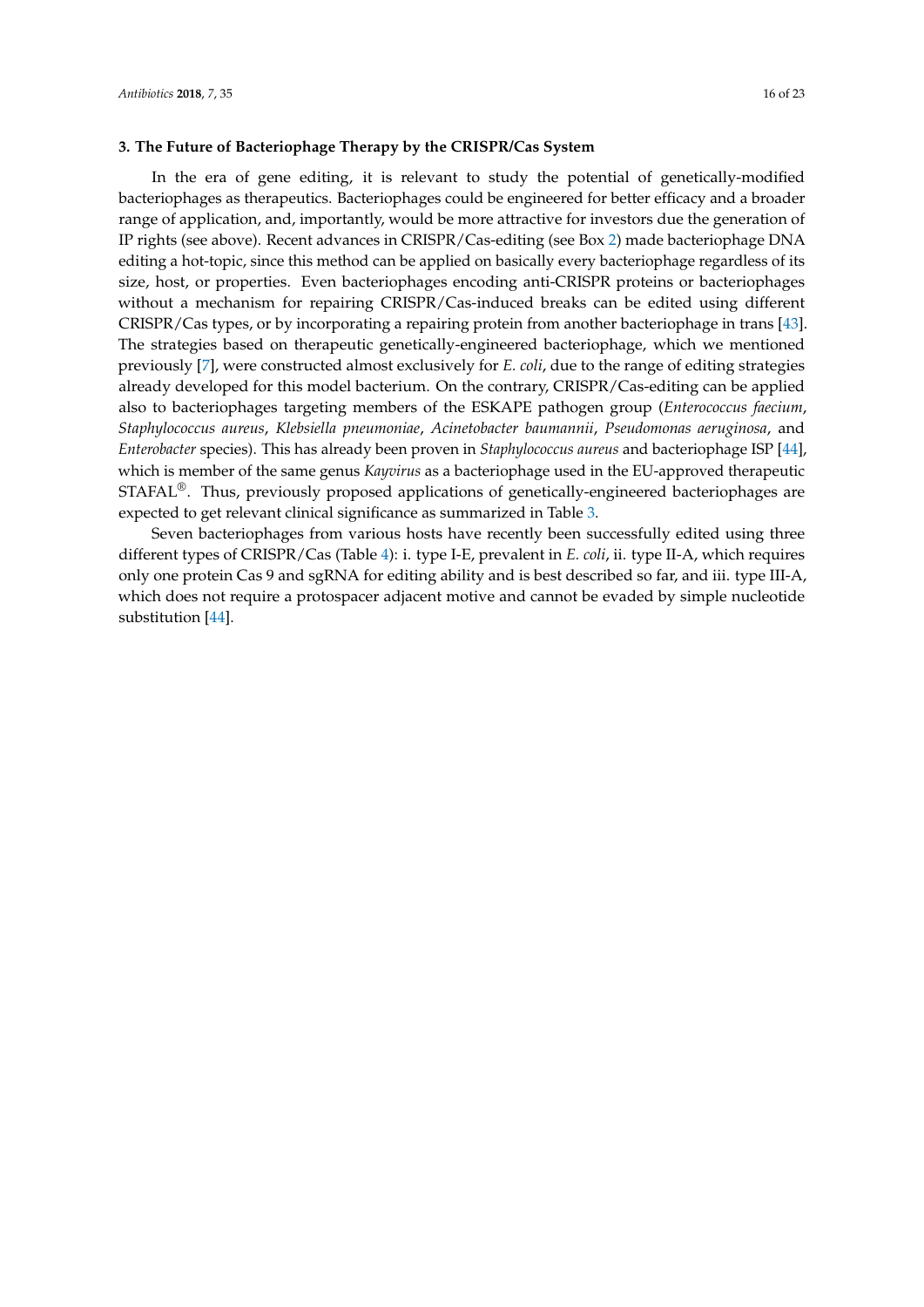| Gene                                            | Modification                                        | Purpose                           | Advantage to Natural Bacteriophage Therapy                        | <b>Related Reference</b> |
|-------------------------------------------------|-----------------------------------------------------|-----------------------------------|-------------------------------------------------------------------|--------------------------|
| Antimicrobial protein*                          | Insertion/gene replacement                          | Phage killing other strains       | Product for mixed infections                                      |                          |
| Biofilm degrading enzyme*                       | Insertion/gene replacement                          | Degrading biofilm                 | More active against biofilm-producing strains                     | $[7]$                    |
| Virulence factor                                | Gene deletion                                       | No virulence transfer             | Novel therapeutic bacteriophage                                   |                          |
| Baseplate proteins/tail fibers                  | Gene replacement                                    | Altered host-range                | Novel therapeutic bacteriophage for mixed infections              |                          |
| Receptor-binding<br>protein/structural proteins | Single gene mutations                               | Broader host-range                | More effective, and faster to obtain than by natural<br>selection | [45]                     |
| Major capsid protein                            | Purification tags insertion                         | More efficient purification       | Purer product                                                     | $[46]$                   |
| Major capsid protein                            | Anti-immune tags<br>insertion/single gene mutations | Longer circulation in bloodstream | More effective, and faster to obtain than by natural<br>selection | $[47]$                   |
| Various, e.g., lytic module                     | Gene knockout                                       | Non-replicative bacteriophage     | Replication control of a bacteriophage                            | [48]                     |
| Endotoxin antibody*                             | Insertion/gene replacement                          | Endotoxin removal                 | Safer product                                                     | $[49]$                   |
|                                                 |                                                     | $\cdots$                          |                                                                   |                          |

**Table 3.** Targets for genetic engineering for bacteriophage therapy applications.

\* Foreign genes.

**Table 4.** Summary of Clustered Regularly Interspaced Short Palindromic Repeats/CRISPR associated systems (CRISPR/Cas) applications in the editing of bacteriophages.

<span id="page-16-1"></span><span id="page-16-0"></span>

| Bacteriophage  | Host                       | <b>CRISPR/Cas Type</b><br>Employed | Mutation                                                 | Purpose                                                             | Gene               | Reference |
|----------------|----------------------------|------------------------------------|----------------------------------------------------------|---------------------------------------------------------------------|--------------------|-----------|
| T7             | E. coli                    | $I-E$                              | Gene deletion                                            | PoC of CRISPR/Cas-editing in<br>bacteriophage                       | gene 1.7           | $[43]$    |
| 2972           | Streptococcus thermophilus | $II-A/Cas9$                        | Gene replacement with<br>methyltransferase/Gene deletion | PoC of native II-A editing,<br>bacteriophage resistant to RM system | orf 33, 39         | [50]      |
| ICP1           | Vibrio cholera             | $I-E$                              | Gene deletion/Gene replacement with GFP                  | PoC in Vibrio model                                                 | cas 1, cas 2–3     | $[51]$    |
| P <sub>2</sub> | Lactococcus lactis         | $II-A/Cas9$                        | Deletion/insertion/substitution                          | PoC of heterologous II-A editing                                    | orf 24, 42, 47, 49 | $[52]$    |
| T <sub>4</sub> | E. coli                    | $II-A/Cas9$                        | Substitutions, deletion                                  | PoC of editing by two gRNA,<br>functional study of gene knock-out   | mcp, rnlB          | $[53]$    |
| Andhra         | Staphylococcus epidermidis | $III-A/Cas10$                      | Substitutions                                            | PoC of native III-A editing                                         | orf 9, 10          | $[44]$    |
| <b>ISP</b>     | Staphylococcus aureus      | $III-A/CaS10$                      | Substitutions                                            | PoC of heterologous III-A editing                                   | orf 61             | [44]      |

PoC—proof-of-concept, RM—restriction modification.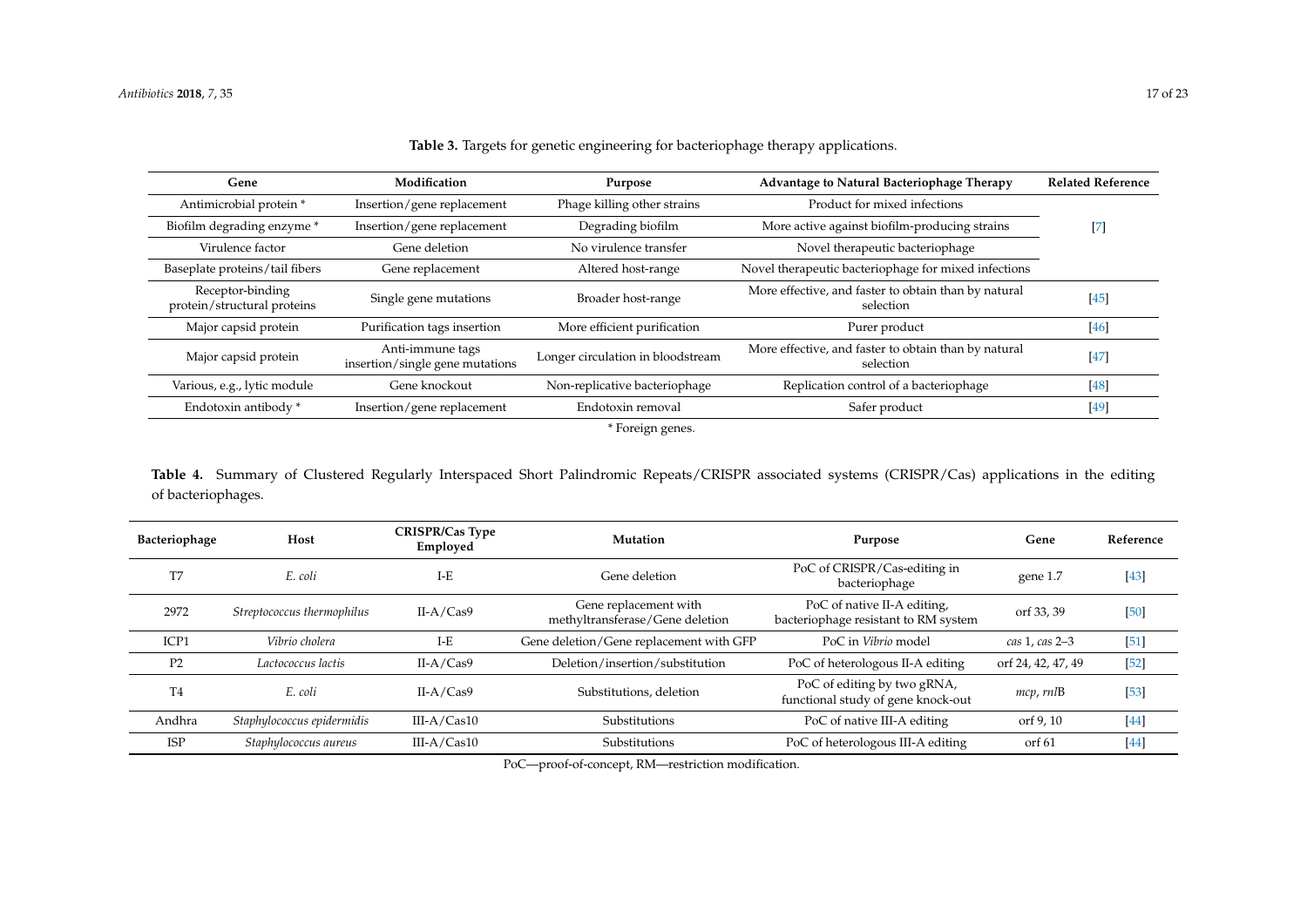#### **Box 2.** CRISPR/Cas editing.

<span id="page-17-0"></span>CRISPR/Cas (Clustered Regularly Interspaced Short Palindromic Repeats/CRISPR associated systems) was originally identified as a prokaryotic adaptive immune system. It mediates the cleavage of foreign DNA by Cas nuclease if this DNA matches the sequence of spacers in the CRISPR locus. It soon became an important method for eukaryotic genome engineering. However, a limited number of studies have been concerned with its application in bacterial genome engineering due to the poor ability of bacteria to repair CRISPR/Cas-induced breaks [\[54\]](#page-22-18). Bacteriophages, on the other hand, have evolved several mechanisms to repair such breaks, as a way to increase the probability of escaping the bacterial immune system. Bacteriophages thus represent an excellent model for optimizing CRISPR/Cas as a prokaryotic genome engineering tool, as well as for various practical applications of modified bacteriophages (for review see Bardy et al. 2016, [\[55\]](#page-22-19)).

## **4. Limitations and Concerns for CRISPR/Cas Gene Edited Bacteriophages**

## *4.1. Efficacy*

One of the unknowns concerning CRISPR/Cas-edited bacteriophages relates to whether the mutations will be preserved and reproduced, or if spontaneous mutants that escape the CRISPR/Cas will arise and, due to increased fitness, will outgrow the recombinant. As a consequence, bacteriophages with many point mutations in inserted foreign genes and tags would emerge, rendering the intended modifications useless. A solution could potentially come through the application of CRISPR/Cas III-A, where there has been no evidence of escape mutants [\[44\]](#page-22-7). However, in order to understand the long-term effect of CRISPR/Cas-based selections on the bacteriophage population, more research is necessary. In CRISPR/Cas II-A type, it is possible to utilize several spacers targeting different locations in the gene of interest, which will reduce the probability of escape. This technique, however, becomes more laborious with every additional step and might still prove to be non-efficient.

## *4.2. Legislative Hurdles*

CRISPR/Cas-edited bacteriophages with heterologous gene insertions would rank as genetically modified organisms (GMOs), which brings additional hurdles to their approval as therapeutic agents. Their future success will therefore depend on the safety and environmental regulation of GMOs in individual countries. At present, the United States and China appear to have far more amenable policies and prospects for GMO acceptance compared to the EU and Russia. The reproducibility and viability of a genetically modified bacteriophage could also be eliminated by introducing lethal mutations to ensure that the modified bacteriophage would disappear over time, therefore decreasing environmental concerns. Another option is to transform the bacteriophage to a non-replicative delivery vehicle that would mediate killing by an alternative approach (Box [3\)](#page-17-1), which is currently becoming an important focus of research interest in terms of modified bacteriophage therapy. The production of such bacteriophages would require the use of a modified host strain, or presence of a helper bacteriophage to facilitate reproduction. For such applications, the efficacy of such modified constructs in bacteriophage therapy remains to be investigated.

**Box 3.** CRISPR/Cas-based antibiotics delivered by bacteriophage.

<span id="page-17-1"></span>Apart from editing, CRISPR/Cas has been utilized as a weapon for the specific killing of virulent or antibiotic-resistant bacterial strains, by reprogramming CRISPR/Cas to target a gene sequence encoding such a property. A bacteriophage can serve as a delivery vehicle, by binding to the relevant bacterial strain and transferring DNA encoding Cas9 nuclease and sgRNA into the cell. This DNA is packaged into the bacteriophage capsids by introduction of specific bacteriophage packaging sites on both ends of the sequence. As a result, only the targeted strain is eliminated, therefore preserving the rest of the microbiome. In addition, the transfer of the undesired phenotypic traits is abolished among strains infected by the delivery bacteriophage. Many groups are studying this strategy (for review see Fagen et al. 2017 [\[48\]](#page-22-20)), with several start-ups (Locus in US, Nemesis in UK or Eligo in France) already developing such a bacteriophage for commercial use. Still, classic problems of bacteriophage therapy, such as finding suitable bacteriophages for each individual pathogenic strain or the potential immune reaction of the body to large doses of bacteriophage virions, remain obstacles for application.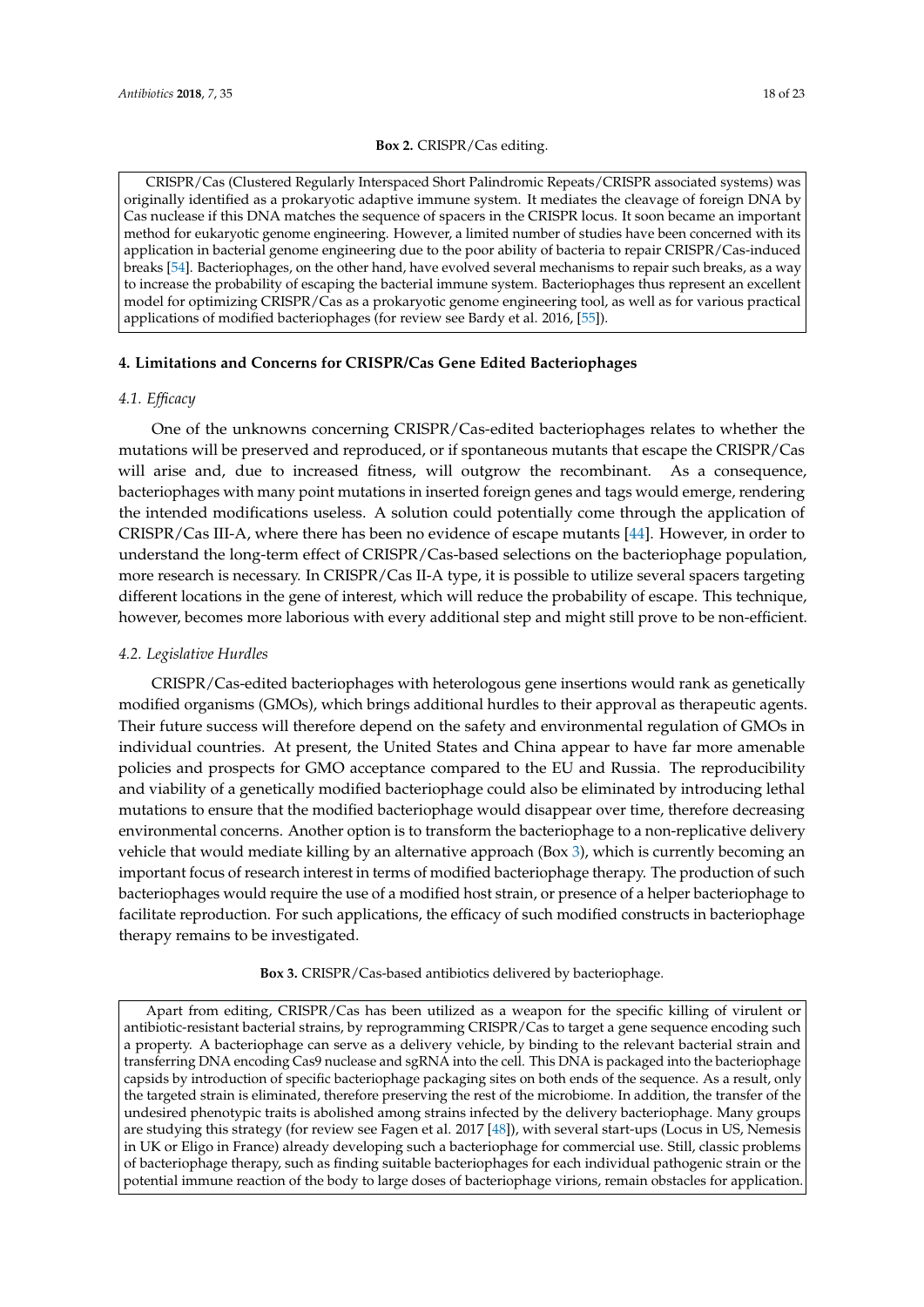Despite the absence of adverse reports and also the recent progress and resulting knowledge in the area of natural bacteriophage immunogenicity [\[16\]](#page-20-13), the mechanism of bacteriophage tolerance by the human immune system is not yet entirely understood. Since bacteriophages need to be applied in a relatively large amount or can replicate at the site of the bacterial infection to high titers, their effect on the human immune system requires thorough investigation. Furthermore, especially in the area of GM bacteriophages, there might be unique health and safety risks that require careful evaluation, such as the possible side effects around the application of long-circulating bacteriophages (Table [3\)](#page-16-0). Also, bacteriophages with modified structural proteins, displaying purification tags, or with additional receptor-binding domains may represent novel antigens for the immune system. In the case of using bacteriophages as delivery vehicles, even in the non-lytic killing strategy, cells could be lysed by the patient's immune system and the cell content containing modified proteins or endotoxins thus released into the bloodstream. The (in) stability of modified bacteriophages and the consequences of spontaneous mutations are other safety targets that require investigation.

Given the continuous need for propagating host strains, the probability of survival of bacteriophages, including modified bacteriophages, outside the laboratory or hospital is minimal. However, the risk of recombination between modified and wild-type bacteriophages or horizontal gene transfer among modified bacteriophages and bacteria must be evaluated, particularly in case bacteriophages would carry genes foreign antibacterial products. Theoretically, uptake and incorporation of such sequences by a bacterium may result in a fitness advantage over the strain for which the bacteriophage was originally designed.

## **5. Discussion and Conclusions**

The urgent need for effective alternatives to antimicrobials is self-evident in order to reduce the morbidity and mortality associated with antimicrobial resistance, as well as reducing the healthcare burden on economies. Many proposals have been made on which path bacteriophage therapy should follow in order to be approved. A recurrent conclusion is that this therapy will never become a viable option if we continue assessing this treatment under the same regulatory frameworks as for chemical drugs. In fact, bacteriophage therapy is already safely being applied today, as demonstrated not only from ongoing activities in Eastern Europe, but also from the observation that already for more than a decade several of the successful bacteriophage therapy cases reported in the Western World (Table [2\)](#page-11-0) are led by military hospitals who have the flexibility to invest in therapies which are not yet legally approved.

If bacteriophage therapy is to develop as a means to stop the emergence of antibiotic resistance, courageous decision making is needed that allows the controlled use of bacteriophage. This needs to take into consideration the many years of practice in Russia, Georgia and Poland, and which is in line with many good proposals from scientists and physicians who understand the specific nature of bacteriophages.

At the same time, we should not expect that bacteriophage therapy will always be 100% effective and might occasionally induce side effects, as we will understand better upon the implementation of bacteriophage therapy monitoring systems. But how does the occurrence of potential side effect compare to the opportunity costs of not applying bacteriophage therapy in case of antibiotic resistance? Furthermore, also for antibiotics that in many cases are lifesaving, we accept undesired side effects, for instance when due to the unspecific mode of action of antibiotics beneficial microbes are also affected, which often causes complications such as antibiotic-induced dysbiosis and secondary infections.

A great step forward can be made when more countries will follow the example of the Belgian Ministry of Public Health regarding the set- up of a phage therapy framework that centers on the magistral preparation (compounding pharmacy in the US) of tailor-made phage medicines. Importantly, this Belgian solution assures safety and avoids the application of certain medicinal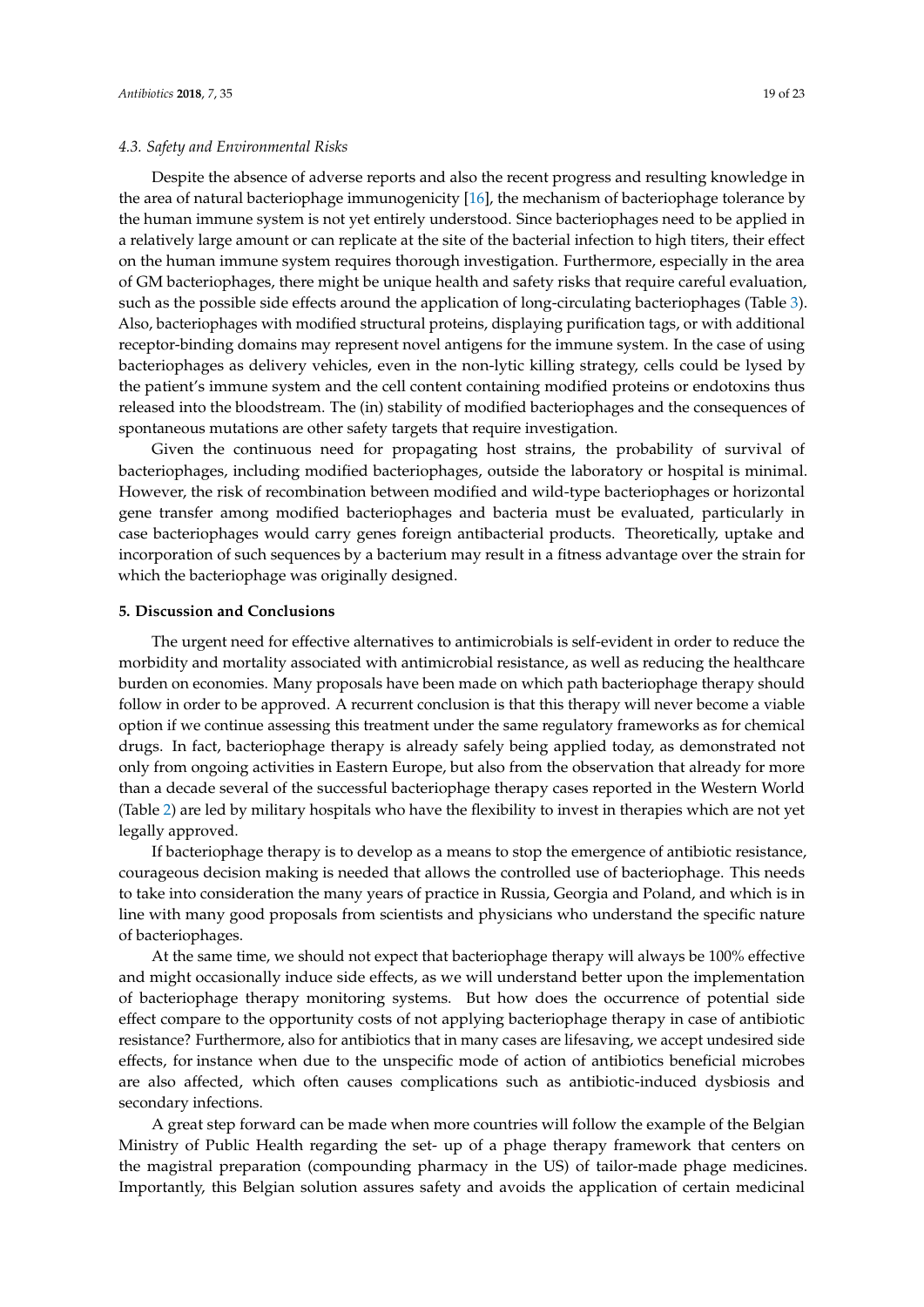product requirements that restrain flexible phage therapy approaches, such as compliance to Good Manufacturing Practice [\[33\]](#page-21-15).

In this paper, we have underlined the call for more RCTs with bacteriophage therapy. In this context, it is also an important responsibility of the researchers involved to properly report the outcome of the studies, as has not always been the case (Table [1\)](#page-8-0). Incomplete reporting on clinical studies does not help to gain confidence on pros and cons of new therapies. Besides the mentioned need for more studies, at the same time we reason that depending on the type of infection, a traditional RCT might not always be the most efficient route to determining bacteriophage efficacy, and it is not only bacteriophage therapy that finds itself in this predicament. An increase in personalized-medicine approaches, particularly for cancer treatments, have necessitated different designs for clinical trials [\[56\]](#page-22-21). N-of-1 studies, where a patient is the entire study, has become increasingly frequent to evaluate treatments for rare diseases or pain reducers. Basket designs permit the selection of patients with molecular markers that make them likely to respond to a certain treatment; this is not unlike pre-testing bacterial isolates for bacteriophage sensitivity prior to trial enrollment. The increasing frequency of case-reports for bacteriophage therapy suggests that bacteriophage therapy may be heading in the direction of a personalized treatment, at least for some diseases (Table [2\)](#page-11-0).

With regard to the Nagoya Protocol, we call for pragmatic approaches to obtain Prior Informed Consent (PIC) and Mutually Agreed Terms (MAT) that are proportional to the value of the immediate foreseen benefits. Otherwise, due to the delays that might be encountered in the process, there may not be any significant benefit to share. Since there are, at present, very few culture collections with bacteriophage holdings, new bacteriophages have to be isolated in high numbers to constantly fulfill the WHO resolution 68.7.3 (WHO Assembly October 2016). The proposed amendments and clarifications to NP as mentioned in the section on NP could facilitate that the protocol does not unintendedly retard these innovative developments that are important for humankind in the 21st century. This is especially valid for a rapid and effective application of bacteriophages in the events of emergency since users should ensure legally-complied uses of the genetic resources, including those for collaborative projects.

While it becomes increasingly acknowledged that bacteriophage therapy, as applied already for many years in some countries, has great potential to combat the consequences of increasing antibiotic resistance, we acknowledge that the traditional bacteriophage therapy also has some limitations. In this article, we have described that the use of CRISPR/Cas to specifically edit the genome of natural bacteriophages offers an opportunity for controlled and effective bacteriophage therapy and may facilitate reliable future applications of the bacteriophage therapy. However, today several technical issues and safety concerns of GM bacteriophages still need to be addressed. The first step would be to prove that modified bacteriophages could be prepared in large-scale, without any significant background of undesirable mutants. Next, research should focus on immunogenicity assessment of modified virions and potential horizontal transfer of genes encoding antibacterial products. We expect that in a time frame of five-to-ten years, it will become clear if this approach for bacteriophage therapy is worthwhile. Furthermore, it is foreseen that CRISPR/Cas-edited bacteriophages will revolutionize bacteriophage therapy, if not by direct application of modified bacteriophages, by the enormous possibilities that it will bring to fundamental research on bacteriophage biology.

Although the entire world seems to agree on the clear urgency to implement novel solutions, it is worrying to see that therapy with natural bacteriophages has yet to be seriously considered in the Western World. Notwithstanding some open questions, there are many realistic options and scenarios that would enable a gradual, pragmatic, and responsible re-implementation of bacteriophage therapy in the short term to help avoid needless deaths due to antibiotic-resistant infections. Any further delay could be seen as a supported prolongation of the difficult conditions many patients without alternative treatment options find themselves in today.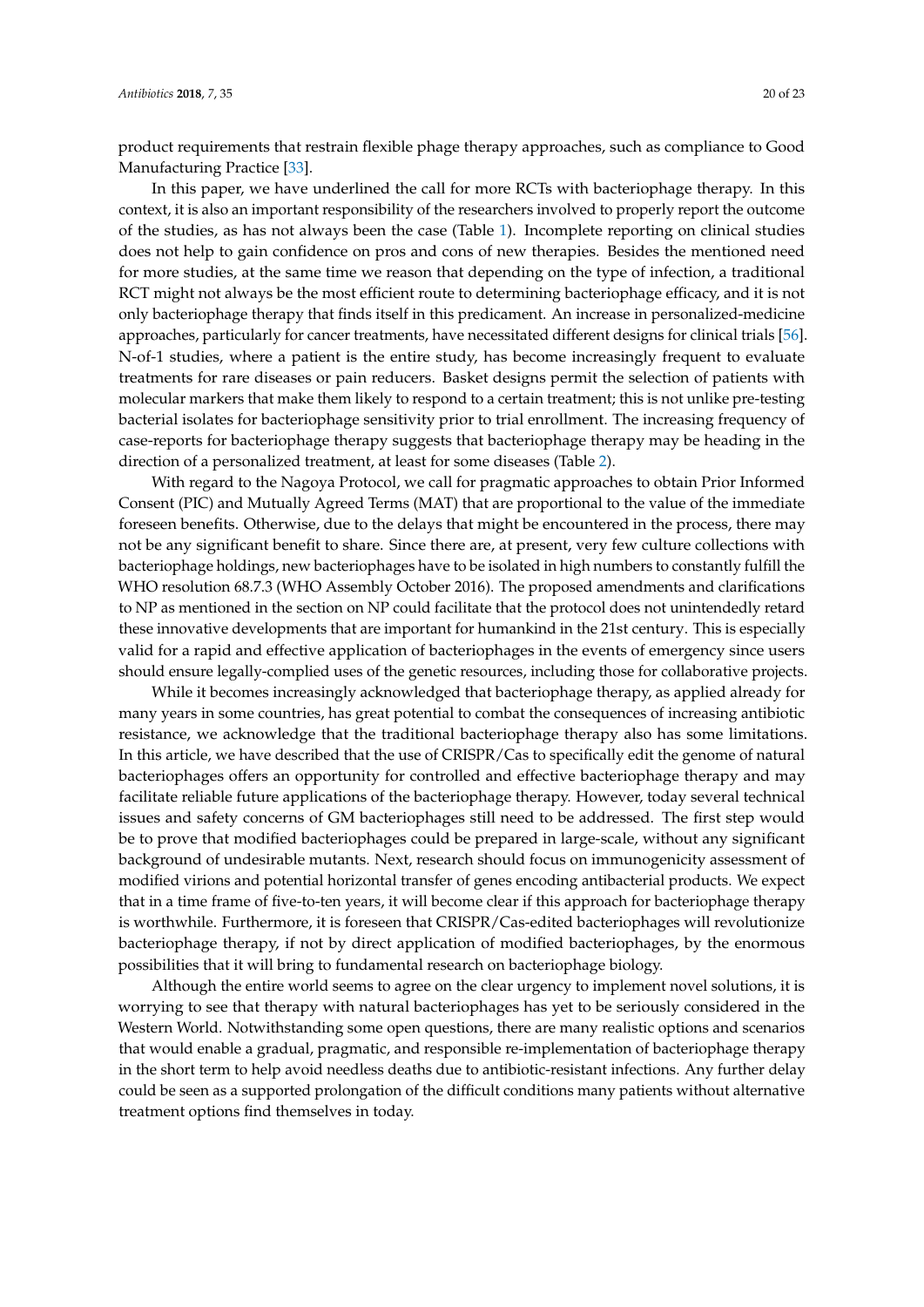<span id="page-20-22"></span>**Author Contributions:** W.S. lead the manuscript preparation. J.-P.P., D.D.V., I.C., and S.M. contributed to the creation of Tables. A.H.S., H.M.P. and C.R. contributed to the Nagoya Protocol paragraph. R.P., P.B. and J.D. wrote the CRISPR/Cas paragraph. D.D.V., N.S., S.M., R.A., J.C. and A.C. provided valuable input on the manuscript. W.S. and D.I.K. constructed and created the final copy.

<span id="page-20-19"></span><span id="page-20-18"></span>**Conflicts of Interest:** The authors declare no conflict of interest.

## **References**

- <span id="page-20-20"></span><span id="page-20-0"></span>1. Aminov, R. History of antimicrobial drug discovery: Major classes and health impact. *Biochem. Pharmacol.* **2017**, *133*, 4–19. [\[CrossRef\]](http://dx.doi.org/10.1016/j.bcp.2016.10.001) [\[PubMed\]](http://www.ncbi.nlm.nih.gov/pubmed/27720719)
- <span id="page-20-17"></span><span id="page-20-1"></span>2. Aminov, R.I. A brief history of the antibiotic era: Lessons learned and challenges for the future. *Front. Microbiol.* **2010**, *1*, 134. [\[CrossRef\]](http://dx.doi.org/10.3389/fmicb.2010.00134) [\[PubMed\]](http://www.ncbi.nlm.nih.gov/pubmed/21687759)
- <span id="page-20-2"></span>3. Centers for Disease Control and Prevention. *Antibiotic Resistance Threats in the United States, 2013*; Centers for Disease Control and Prevention: Atlanta, GA, USA, 2013.
- <span id="page-20-21"></span>4. European Centre for Disease Prevention and Control; European Food Safety Authority; European Medicines Agency. Ecdc/*efsa*/ema second joint report on the integrated analysis of the consumption of antimicrobial agents and occurrence of antimicrobial resistance in bacteria from humans and food-producing animals. *EFSA J.* **2017**, *15*, e04872. [\[CrossRef\]](http://dx.doi.org/10.2903/j.efsa.2017.4872)
- <span id="page-20-3"></span>5. Organization, W.H. *Global Action Plan on Antimicrobial Resistance*; WHO: Geneva, Switzerland, 2015.
- <span id="page-20-15"></span><span id="page-20-4"></span>6. O'Neill, J. Tackling Drug–Resistant Infections Globally: Final Report and Recommendations. Available online: [http://www.iica.int/en/press/news/tackling-drug-resistant-infections-globally-final-report-and](http://www.iica.int/en/press/news/tackling-drug-resistant-infections-globally-final-report-and-recommendations)[recommendations](http://www.iica.int/en/press/news/tackling-drug-resistant-infections-globally-final-report-and-recommendations) (accessed on 18 April 2018).
- <span id="page-20-5"></span>7. Expert round-table on acceptance and re–implementation of bacteriophage therapy. Silk route to the acceptance and re-implementation of bacteriophage therapy. *Biotechnol. J.* **2016**, *11*, 595–600.
- <span id="page-20-6"></span>8. Servick, K. Beleaguered phage therapy trial presses on. *Science* **2016**, *352*, 1506. [\[CrossRef\]](http://dx.doi.org/10.1126/science.352.6293.1506) [\[PubMed\]](http://www.ncbi.nlm.nih.gov/pubmed/27339963)
- <span id="page-20-7"></span>9. PhagoBurn. Evaluation of Phage Therapy for the Treatment of *Escherichia coli* and *Pseudomonas aeruginosa* Burn Wound Infections. Available online: <http://www.phagoburn.eu/> (accessed on 18 April 2018).
- <span id="page-20-8"></span>10. Sarker, S.A.; Sultana, S.; Reuteler, G.; Moine, D.; Descombes, P.; Charton, F.; Bourdin, G.; McCallin, S.; Ngom-Bru, C.; Neville, T. Oral phage therapy of acute bacterial diarrhea with two coliphage preparations: A randomized trial in children from bangladesh. *EBioMedicine* **2016**, *4*, 124–137. [\[CrossRef\]](http://dx.doi.org/10.1016/j.ebiom.2015.12.023) [\[PubMed\]](http://www.ncbi.nlm.nih.gov/pubmed/26981577)
- <span id="page-20-16"></span><span id="page-20-9"></span>11. Międzybrodzki, R.; Borysowski, J.; Weber-Dąbrowska, B.; Fortuna, W.; Letkiewicz, S.; Szufnarowski, K.; Pawełczyk, Z.; Rogóż, P.; Kłak, M.; Wojtasik, E. Chapter 3–Clinical aspects of phage therapy. In *Advances in Virus Research*; Łobocka, M., Szybalski, W., Eds.; Academic Press: Cambridge, MA, USA, 2012; Volume 83, pp. 73–121.
- <span id="page-20-14"></span>12. Abedon, S.T.; García, P.; Mullany, P.; Aminov, R. Editorial: Phage therapy: past, present and future. *Front. Microbiol.* **2017**, *8*, 981. [\[CrossRef\]](http://dx.doi.org/10.3389/fmicb.2017.00981) [\[PubMed\]](http://www.ncbi.nlm.nih.gov/pubmed/28663740)
- <span id="page-20-10"></span>13. McCallin, S.; Alam Sarker, S.; Barretto, C.; Sultana, S.; Berger, B.; Huq, S.; Krause, L.; Bibiloni, R.; Schmitt, B.; Reuteler, G. Safety analysis of a russian phage cocktail: From metagenomic analysis to oral application in healthy human subjects. *Virology* **2013**, *443*, 187–196. [\[CrossRef\]](http://dx.doi.org/10.1016/j.virol.2013.05.022) [\[PubMed\]](http://www.ncbi.nlm.nih.gov/pubmed/23755967)
- <span id="page-20-11"></span>14. Leitner, L.; Sybesma, W.; Chanishvili, N.; Goderdzishvili, M.; Chkhotua, A.; Ujmajuridze, A.; Schneider, M.P.; Sartori, A.; Mehnert, U.; Bachmann, L.M. Bacteriophages for treating urinary tract infections in patients undergoing transurethral resection of the prostate: A randomized, placebo-controlled, double-blind clinical trial. *BMC Urol.* **2017**, *17*, 90. [\[CrossRef\]](http://dx.doi.org/10.1186/s12894-017-0283-6) [\[PubMed\]](http://www.ncbi.nlm.nih.gov/pubmed/28950849)
- <span id="page-20-12"></span>15. Ujmajuridze, A.; Chanishvili, N.; Goderdzishvili, M.; Leitner, L.; Mehnert, U.; Chkhotua, A.; Kessler, T.; Sybesma, W. Adapted bacteriophages for treating urinary tract infections. **2018**. Submitted for publication.
- <span id="page-20-13"></span>16. Górski, A.; Międzybrodzki, R.; Weber-Dąbrowska, B.; Fortuna, W.; Letkiewicz, S.; Rogóż, P.; Jończyk-Matysiak, E.; Dąbrowska, K.; Majewska, J.; Borysowski, J. Phage therapy: Combating infections with potential for evolving from merely a treatment for complications to targeting diseases. *Front. Microbiol.* **2016**, *7*, 1515. [\[CrossRef\]](http://dx.doi.org/10.3389/fmicb.2016.01515) [\[PubMed\]](http://www.ncbi.nlm.nih.gov/pubmed/27725811)
- 17. Saussereau, E.; Vachier, I.; Chiron, R.; Godbert, B.; Sermet, I.; Dufour, N.; Pirnay, J.P.; De Vos, D.; Carrié, F.; Molinari, N. Effectiveness of bacteriophages in the sputum of cystic fibrosis patients. *Clin. Microbiol. Infect.* **2014**, *20*, O983–O990. [\[CrossRef\]](http://dx.doi.org/10.1111/1469-0691.12712) [\[PubMed\]](http://www.ncbi.nlm.nih.gov/pubmed/24920209)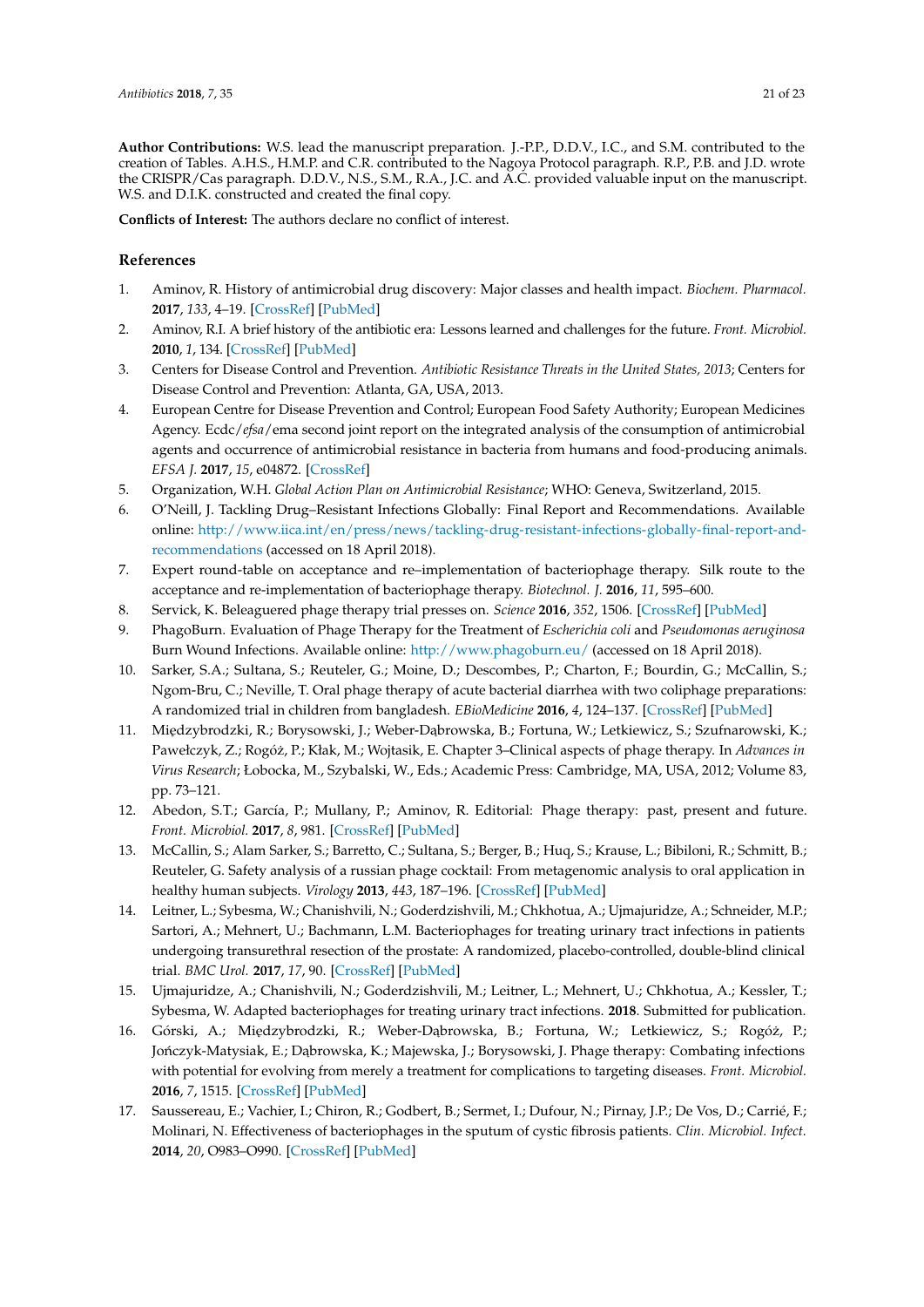- <span id="page-21-7"></span><span id="page-21-6"></span><span id="page-21-5"></span><span id="page-21-4"></span><span id="page-21-3"></span><span id="page-21-2"></span><span id="page-21-1"></span><span id="page-21-0"></span>18. Bernstein, L.J.; Ochs, H.D.; Wedgwood, R.J.; Rubinstein, A. Defective humoral immunity in pediatric acquired immune deficiency syndrome. *J. Pediatr.* **1985**, *107*, 352–357. [\[CrossRef\]](http://dx.doi.org/10.1016/S0022-3476(85)80505-9)
- <span id="page-21-8"></span>19. Rhoads, D.D.; Wolcott, R.D.; Kuskowski, M.A.; Wolcott, B.M.; Ward, L.S.; Sulakvelidze, A. Bacteriophage therapy of venous leg ulcers in humans: Results of a phase i safety trial. *J. Wound Care* **2009**, *18*, 237–243. [\[CrossRef\]](http://dx.doi.org/10.12968/jowc.2009.18.6.42801) [\[PubMed\]](http://www.ncbi.nlm.nih.gov/pubmed/19661847)
- <span id="page-21-9"></span>20. Duplessis, C.; Biswas, B.; Hanisch, B.; Perkins, M.; Henry, M.; Quinones, J.; Wolfe, D.; Estrella, L.; Hamilton, T. Refractory pseudomonas bacteremia in a 2-year-old sterilized by bacteriophage therapy. *J. Pediatr. Infect. Dis. Soc.* **2017**. [\[CrossRef\]](http://dx.doi.org/10.1093/jpids/pix056) [\[PubMed\]](http://www.ncbi.nlm.nih.gov/pubmed/28992111)
- <span id="page-21-10"></span>21. Schooley, R.T.; Biswas, B.; Gill, J.J.; Hernandez-Morales, A.; Lancaster, J.; Lessor, L.; Barr, J.J.; Reed, S.L.; Rohwer, F.; Benler, S. Development and use of personalized bacteriophage-based therapeutic cocktails to treat a patient with a disseminated resistant acinetobacter baumannii infection. *Antimicrob. Agents Chemother.* **2017**, *61*, e00954-17. [\[CrossRef\]](http://dx.doi.org/10.1128/AAC.00954-17) [\[PubMed\]](http://www.ncbi.nlm.nih.gov/pubmed/28807909)
- <span id="page-21-11"></span>22. Zhvania, P.; Hoyle, N.S.; Nadareishvili, L.; Nizharadze, D.; Kutateladze, M. Phage therapy in a 16-year-old boy with netherton syndrome. *Front. Med.* **2017**, *4*, 94. [\[CrossRef\]](http://dx.doi.org/10.3389/fmed.2017.00094) [\[PubMed\]](http://www.ncbi.nlm.nih.gov/pubmed/28717637)
- <span id="page-21-12"></span>23. Jennes, S.; Merabishvili, M.; Soentjens, P.; Pang, K.W.; Rose, T.; Keersebilck, E.; Soete, O.; François, P.-M.; Teodorescu, S.; Verween, G. Use of bacteriophages in the treatment of colistin-only-sensitive pseudomonas aeruginosa septicaemia in a patient with acute kidney injury—A case report. *Crit. Care* **2017**, *21*, 129. [\[CrossRef\]](http://dx.doi.org/10.1186/s13054-017-1709-y) [\[PubMed\]](http://www.ncbi.nlm.nih.gov/pubmed/28583189)
- <span id="page-21-13"></span>24. Fish, R.; Kutter, E.; Wheat, G.; Blasdel, B.; Kutateladze, M.; Kuhl, S. Bacteriophage treatment of intransigent diabetic toe ulcers: A case series. *J. Wound Care* **2016**, *25*, S27–S33. [\[CrossRef\]](http://dx.doi.org/10.12968/jowc.2016.25.Sup7.S27) [\[PubMed\]](http://www.ncbi.nlm.nih.gov/pubmed/27410468)
- 25. Soothill, J. Use of bacteriophages in the treatment of pseudomonas aeruginosa infections. *Expert Rev. Anti-Infect. Ther.* **2013**, *11*, 909–915. [\[CrossRef\]](http://dx.doi.org/10.1586/14787210.2013.826990) [\[PubMed\]](http://www.ncbi.nlm.nih.gov/pubmed/24053272)
- 26. Khawaldeh, A.; Morales, S.; Dillon, B.; Alavidze, Z.; Ginn, A.N.; Thomas, L.; Chapman, S.J.; Dublanchet, A.; Smithyman, A.; Iredell, J.R. Bacteriophage therapy for refractory pseudomonas aeruginosa urinary tract infection. *J. Med. Microbiol.* **2011**, *60*, 1697–1700. [\[CrossRef\]](http://dx.doi.org/10.1099/jmm.0.029744-0) [\[PubMed\]](http://www.ncbi.nlm.nih.gov/pubmed/21737541)
- 27. Letkiewicz, S.; Międzybrodzki, R.; Fortuna, W.; Weber-Dabrowska, B.; Górski, A. Eradication of enterococcus faecalis by phage therapy in chronic bacterial prostatitis—Case report. *Folia Microbiol.* **2009**, *54*, 457–461. [\[CrossRef\]](http://dx.doi.org/10.1007/s12223-009-0064-z) [\[PubMed\]](http://www.ncbi.nlm.nih.gov/pubmed/19937220)
- 28. Fadlallah, A.; Chelala, E.; Legeais, J.-M. Corneal infection therapy with topical bacteriophage administration. *Open Ophthalmol. J.* **2015**, *9*, 167–168. [\[CrossRef\]](http://dx.doi.org/10.2174/1874364101509010167) [\[PubMed\]](http://www.ncbi.nlm.nih.gov/pubmed/26862360)
- 29. Jikia, D.; Chkhaidze, N.; Imedashvili, E.; Mgaloblishvili, I.; Tsitlanadze, G.; Katsarava, R.; Glenn Morris, J.; Sulakvelidze, A. The use of a novel biodegradable preparation capable of the sustained release of bacteriophages and ciprofloxacin, in the complex treatment of multidrug-resistant staphylococcus aureus-infected local radiation injuries caused by exposure to sr90. *Clin. Exp. Dermatol.* **2005**, *30*, 23–26. [\[CrossRef\]](http://dx.doi.org/10.1111/j.1365-2230.2004.01600.x) [\[PubMed\]](http://www.ncbi.nlm.nih.gov/pubmed/15663496)
- 30. Leszczyński, P.; Weber-Dabrowska, B.; Kohutnicka, M.; Łuczak, M.; Górecki, A.; Górski, A. Successful eradication of methicillin-resistantstaphylococcus aureus (MRSA) intestinal carrier status in a healthcare worker—Case report. *Folia Microbiol.* **2006**, *51*, 236–238. [\[CrossRef\]](http://dx.doi.org/10.1007/BF02932128)
- 31. Fevre, C.; Ferry, T.; Petitjean, C.; Leboucher, C.; L'hostis, G.; Laurent, F.; Regulski, K. Phage therapy: Compassionate use in france in 2017. In *Phages-sur-Yvette*; Gif-sur-Yvette: Essonne, France, 2017.
- <span id="page-21-14"></span>32. Verbeken, G.; Pirnay, J.P.; De Vos, D.; Jennes, S.; Zizi, M.; Lavigne, R.; Casteels, M.; Huys, I. Optimizing the european regulatory framework for sustainable bacteriophage therapy in human medicine. *Arch. Immunol. Ther. Exp.* **2012**, *60*, 161–172. [\[CrossRef\]](http://dx.doi.org/10.1007/s00005-012-0175-0) [\[PubMed\]](http://www.ncbi.nlm.nih.gov/pubmed/22527355)
- <span id="page-21-15"></span>33. Pirnay, J.-P.; Verbeken, G.; Ceyssens, P.-J.; Huys, I.; De Vos, D.; Ameloot, C.; Fauconnier, A. The magistral phage. *Viruses* **2018**, *10*, 64. [\[CrossRef\]](http://dx.doi.org/10.3390/v10020064) [\[PubMed\]](http://www.ncbi.nlm.nih.gov/pubmed/29415431)
- <span id="page-21-16"></span>34. Young, R.; Gill, J.J. Microbiology. Phage therapy redux–What is to be done? *Science* **2015**, *350*, 1163–1164. [\[CrossRef\]](http://dx.doi.org/10.1126/science.aad6791) [\[PubMed\]](http://www.ncbi.nlm.nih.gov/pubmed/26785457)
- <span id="page-21-17"></span>35. Debarbieux, L.; Pirnay, J.-P.; Verbeken, G.; De Vos, D.; Merabishvili, M.; Huys, I.; Patey, O.; Schoonjans, D.; Vaneechoutte, M.; Zizi, M. A bacteriophage journey at the european medicines agency. *FEMS Microbiol. Lett.* **2015**, *363*. [\[CrossRef\]](http://dx.doi.org/10.1093/femsle/fnv225) [\[PubMed\]](http://www.ncbi.nlm.nih.gov/pubmed/26656541)
- <span id="page-21-18"></span>36. Nagel, T.E.; Chan, B.K.; De Vos, D.; El-Shibiny, A.; Kang'ethe, E.K.; Makumi, A.; Pirnay, J.-P. The developing world urgently needs phages to combat pathogenic bacteria. *Front. Microbiol.* **2016**, *7*, 882. [\[CrossRef\]](http://dx.doi.org/10.3389/fmicb.2016.00882) [\[PubMed\]](http://www.ncbi.nlm.nih.gov/pubmed/27375602)